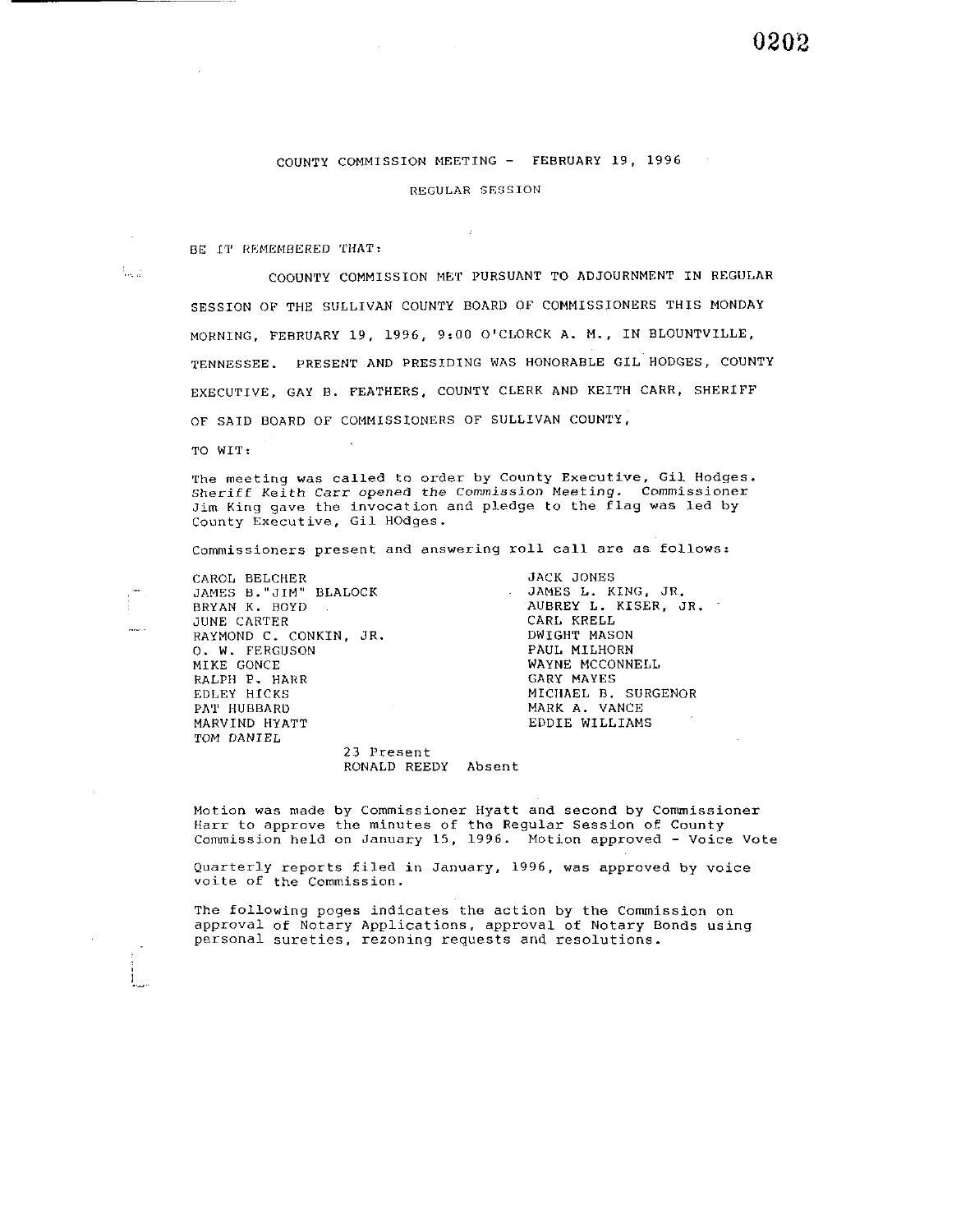APPROVAL OF NOTARY PUBLIC SURETY BONDS

Barbara W. Akard

Gwen Arnold

David W. Brewster. 11

Teresa Crawford

Inez Herrmann

James C. Johnson

E. L. Mcconnell

Joe **A.** Musselwhite

Rebecca **J.** Myers

Ida Jones Riley

Sandra Lee Sawyer

Nat Haynes Thomas

. MeLinda Templeton

 $\sim$ 

Upon motion made by Commissioner Harr and second by commissioner Hyatt to approve the Notary Bonds of the above named persons, said motion was approved by roll call vote of the Commission. 21 Aye, 3 Absent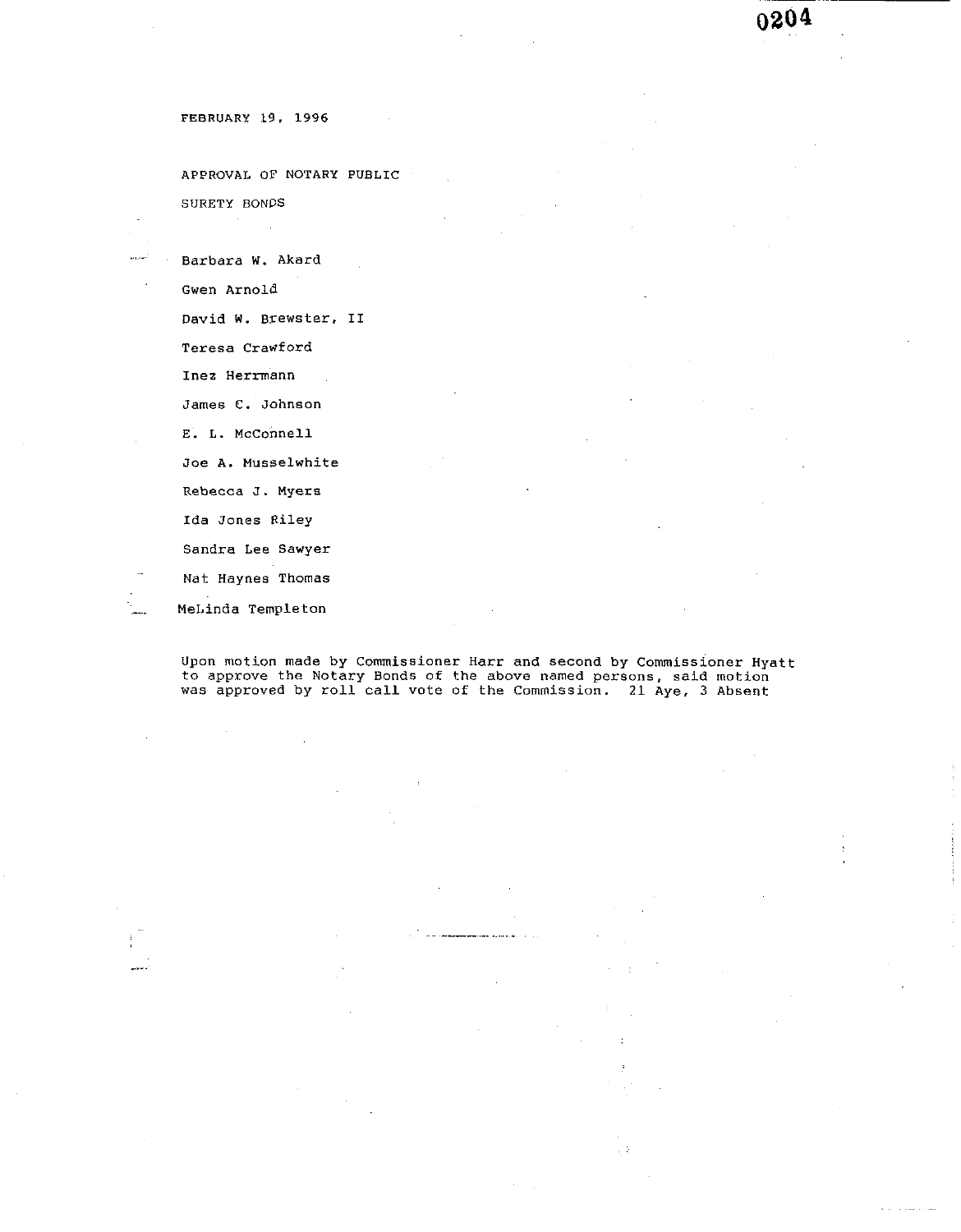0205

TO THE HONORABLE GIL HODGES, COUNTY EXECUTIVE, AND THE MEMBERS OF THE SULLIVAN COUNTY BOARD OF COMMISSIONERS IN Regular SESSION THIS THE 19th DAY OF February 19 96.

RESOLUTION AUTHORIZING The Sullivan County Board of Commissioners to Consider Amendments to the Sullivan County Zoning Resolution as Amended

WIJEREAS, TENNESSEE CODE ANNOTATED; SECTION \_\_\_\_\_\_\_\_ AUTHORIZES COUNTIES TO

NOW, THEREFORE BE IT RESOLVED by the Board of County Commissioners of Sullivan County, Tennessee, assembled in Regular Session on the 19th day of February 1996.

THAT WHEREAS. The attached rezoning petitions have been duly initiated, have been before the Planning Commission (recommendations enclosed), and have received a public hearing as required; and

WHEREAS, Such rezoning petitions will require an amendment to the Sullivan County Zoning Resolution:

NOW THEREFORE BE IT RESOLVED, That the Sullivan County Board of Commissioners consider the attached rezoning petitions and vote upon the proposed amendments. individually or otherwise at the discretion of the Commission, by roll call vote and that the vote be valid and binding and that any necessary amendments to the official zoning map be made so.

All resolutions in conflict herewith be and the same rescinded insofar as such conflict exist.

This resolution shall become effective on  $\qquad \qquad$ , 19, the public welfare requiring it.

Duly passed and approved this 19thday of February 1996 1000 Date: 2-19-96 texture Dates 1990 **Partested** County Executive County Clerk

INTRODUCED BY COMMISSIONER Belcher ESTIMATED COST: SECONDED BY COMMISSIONER Kiser FUND:

| Committee Action | Approved | Disapproved | Deferred | Date |
|------------------|----------|-------------|----------|------|
| Administrative   |          |             |          |      |
| Budget           |          |             |          |      |
| Executive        |          |             |          |      |

| <b>Commission Action</b> | Ave | Nav | Pass | Absent | Total |
|--------------------------|-----|-----|------|--------|-------|
| Roll Call                |     |     |      |        |       |
| Voice Vote               |     |     |      |        |       |

APPROVED 2/19/96 VOICE VOTE **COMMENTS:**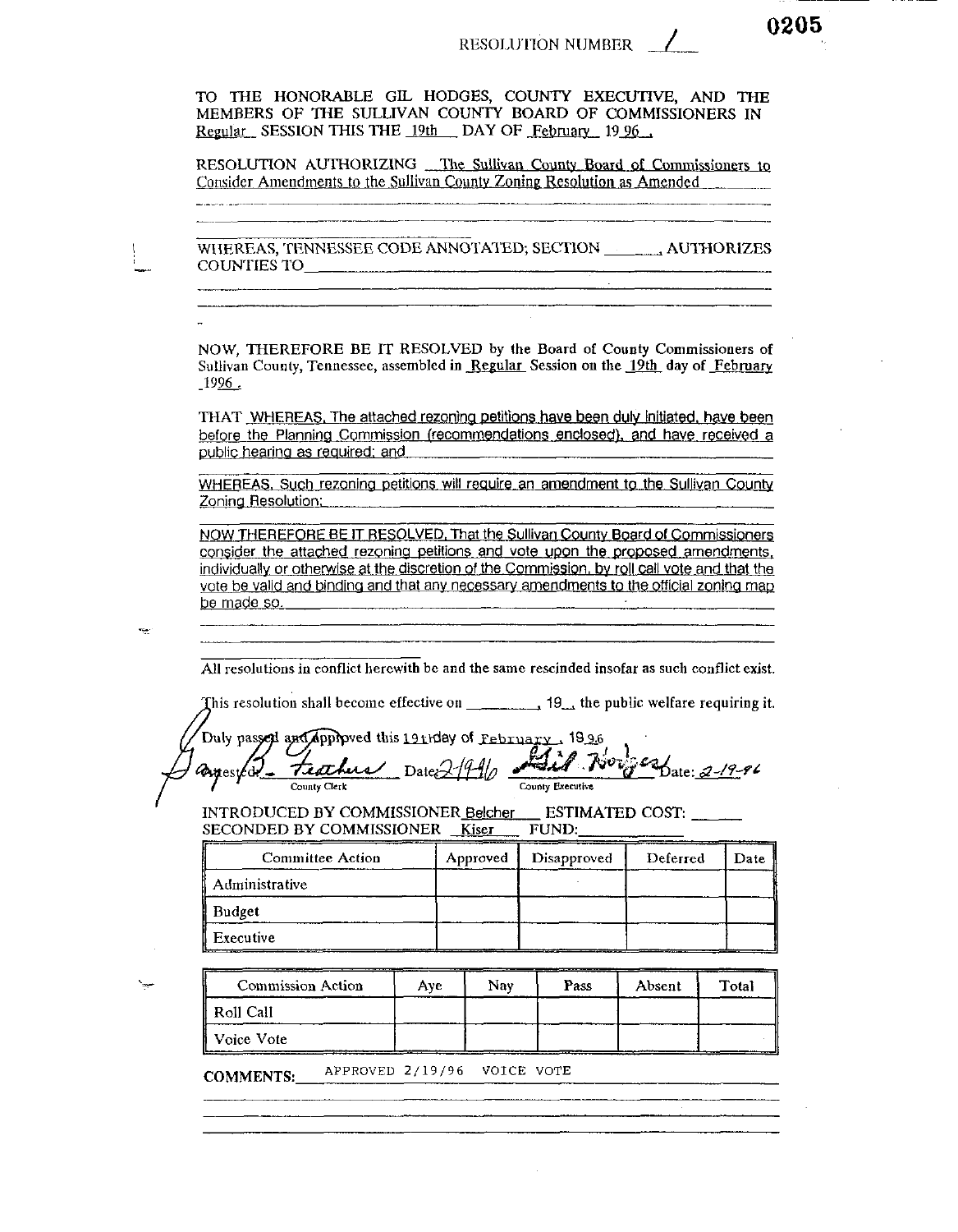MOTION WAS MADE BY COMM. HARR AND SECOND BY COMM. VANCE TO APPROVE REZONING REQUESTS #'S  $4$ , 5, 6 & 7 on the same roll call vote - Motion approved and these requests were approved by roll call vote  $\sim$  21 Aye, 3 Absent  $0206$ 

#### SULLIVAN COUNTY BOARD OF COUNTY COMMISSIONERS

#### February 19, 1996

#### Consider the following:

Motion by:  $(1)$ File #11/95-8 A request by Benjamin C. Phipps to rezone the property described below from Comm. Harr  $R-1$  to  $R-2$ :  $2nd$  by: TO APPROVE REQUEST MOTION APPROVED-ROLL, CALL VOTE 20A, 1P, 3Abs.<br>Being a tract of land located in the 4th Civil District on the west side of State Hwy. 37 Comm. Vance approximately 600 feet south of its intersection with Woodway Circle and further described as that part of parcel 35.00 map 67 of the Sullivan County Tax Maps being 200 ft. by 200 ft. square fronting State Hwy. 37 and the southerly boundary of parcel 35.00.

The Planning Commission took the following action:

File No. 11/95-8, Benjamin C. Phipps Request

Benjamin C. Phipps requested that a tract of land located in the 4th Civil District on the west side of State Hwy. 37 approximately 600 feet south of its intersection with Woodway Circle be rezoned from R-1 to R-2 to permit a single-wide mobile home

The applicant was present and spoke in support of the request. No opposition was presented. Staff stated that the predominate character of the neighborhood was single family homes and that the proposed use would be intrusive and incompatible with existing land use patterns. Staff further stated that an undesirable precedent would be set by the proposed rezoning and recommended the request be denied.

Motion Beicher, second Childress to approve the request as presented. Vote in favor of the motion: Belcher, Childress, Hickum, Kiser, Goodwin; vote opposed: Brown, Daniel, Bames. The motion carried 5 to 3.

Motion by:  $(2)$ Comm. Harr 1 to PBD-3: 2nd  $by:$ Comm. Vance

File # 1/96-1 A request by Freddie J. Bledsoe to rezone the property described below from B-TO APPROVE REQUEST

MOTION APPROVED - ROLL CALL VOTE 19Aye, 2Nay, 3Abs. Being a tract of land located in the 10th Civil District on the south side of Bloomingdale Pike at its intersection with Packinghouse Road and further described as parcel 10.00 group E map 14N of the Sullivan County Tax Maps.

The Planning Commission took the following action:

File No. 1/96-1, Freddie J. Bledsoe Request

Freddie J. Bledsoe requested that a tract of land located in the 10th Civil District on the south side of Bloomingdale Pike at its intersection with Packinghouse Road be rezoned from B-1 to B-3 to permit the location of fumilure auction sales.

Richard Burchette was present representing the applicant. No opposition was presented. Staff recommended the request be changed to PBD-3 to allow planning commission site plan review. The applicant accepted staff proposal.

Motion Barnes, second Hickam to approve the amended request as recommended by staff. Vote in favor of the motion unanimous. Rezoning to PBD -3 is approved.

File # 1/96-2 A request by Fred T. Barr to rezone the property described below from R-1 to

Motion by:  $(3)$ Comm. Harr R-2: 2nd by: Comm. Hyatt

MATION APPROVED - VOICE VOTE TO DEFER REQUEST

داد لا بر سال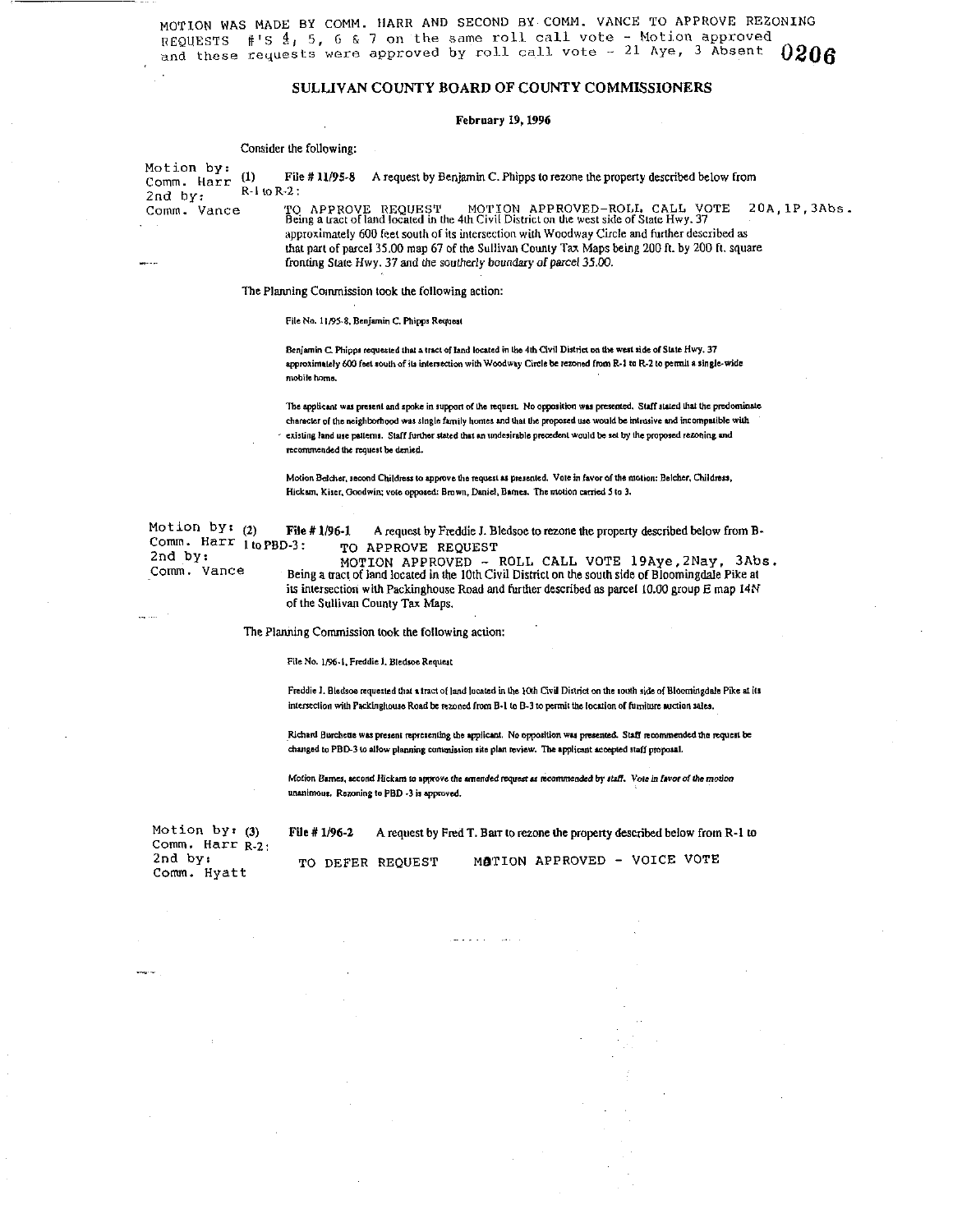Being a tract of land located in the 20th Civil District on the south side of Enterprize Road approximately 700 feet west of its intersection with Hopkins Road and further described as parcel 91.30 map 96 of the Sullivan County Tax Maps.

The Planning Commission took the following action:

File No. 1/96-2, Fred T. Bart Request

Fred T. Barr requested that a tract of land focated in the 20th Civil District on the south side of Enterprize Road approximately 700 feet west of its intersection with Hopkins Road be rezoned from R-1 to R-2 to permit the location of a single-wide mobile home.

The applicant was present and spoke in support of the request. No opposition was presented. The zoning application sign had not been posted as required. Staff stated that the predominate character of the neighborhood was conventional single family housing and that the proposed use would be intrusive and incompatible with existing land use patterns. Staff further stated that the proposed rezoning would set an undesirable precedent. Staff recommended the request be denied.

Motion Barnes, second Childress to deny the request as recommended by staff. Vote in favor of the motion unanimous.

A request by Steve W. Hunt to rezone the property described below from R-1 to  $(4)$ File # 1/96-3  $R-2$ :

REQUEST APPROVED - ROLL CALL VOTE 21 Aye, 3 Absent Being a tract of land located in the 15th Civil District on the south side of Poplar Grove Road approximately 200 feet west of its intersection with Bell Hollow Road and further described as parcel 22.00 group A map 104L of the Sullivan County Tax Maps.

The Planning Commission took the following action:

File No. 1/96-3, Steve W. Hunt Request

Steve W. Hunt requested that a tract of land located in the 15th Civil District on the south side of Poplar Grove Road approximately 200 feet west of its intersection with Bell Hollow Road be rezoned from R-1 to R-2 to permit the location of a single-wide mobile home.

The applicant was present. No opposition was presented. Staff stated the request was compatible with existing land use patterns and recommended approval.

Motion Goodwin, second Daniel to approve the request as recommended by staff. Vote in favor of the motion: Goodwin, Daniel, Childress, Hickam, Brown, Belcher, Kiser; vote opposed: Bames. The motion carried 7 to 1.

 $(5)$ File # 1/96-4 A request by Clayton Ramsey to rezone the property described below from A-1 to  $B-3$ :

REQUEST APPROVED - ROLL CALL VOTE. 21 Aye, 3 Absent Being a tract of land located in the 6th Civil District on the south side of U.S. Hwy. 11-W approximately 1200 feet east of its intersection with Deck Valley Road and further described as that part of parcel 1.00 map 19 of the Sullivan County Tax Maps fronting on U.S. Hwy. 11-W 200 feet in depth.

The Planning Commission took the following action:

File No. 1/96-4, Clayton Ramsey Request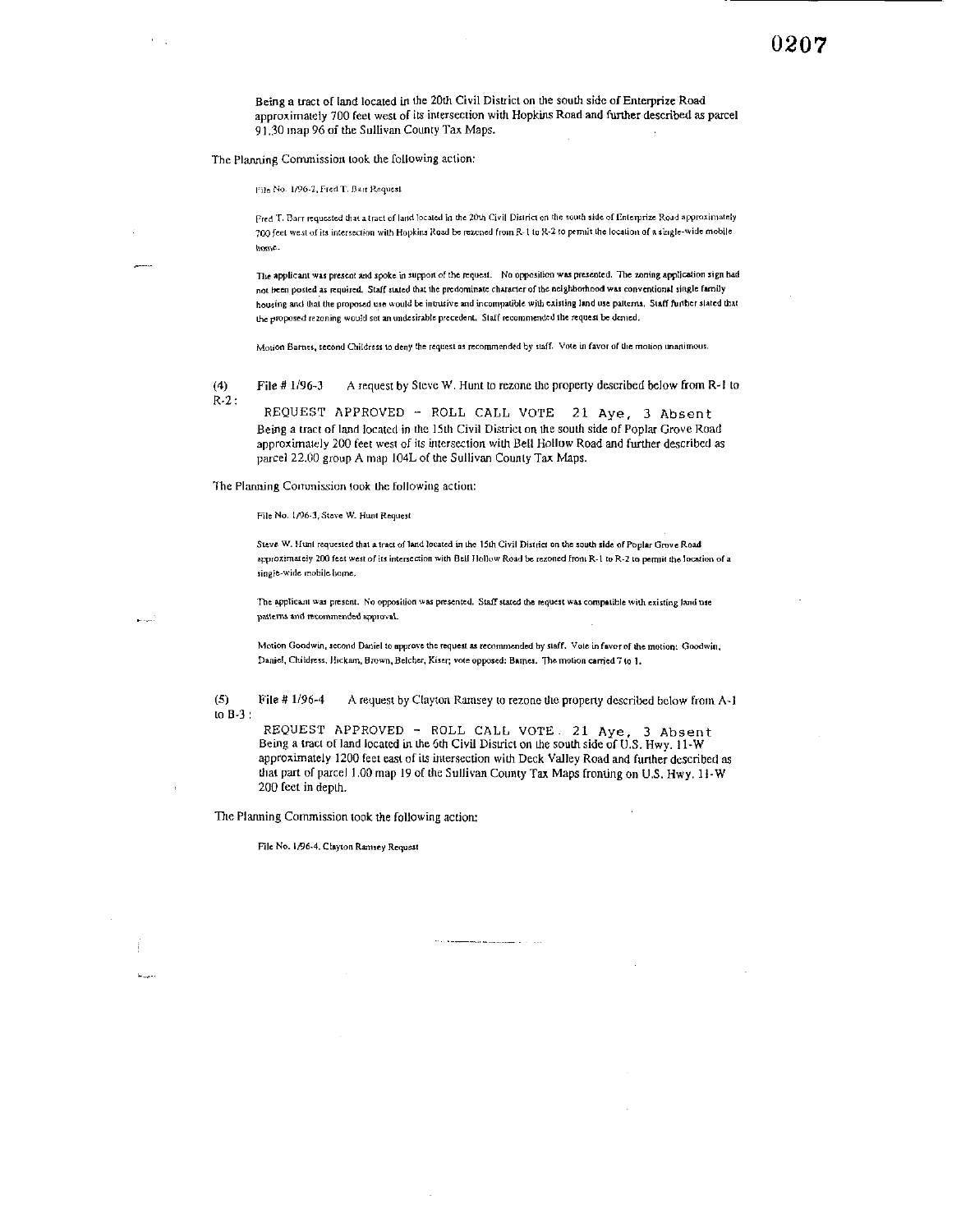Clayton Ramsey requested that a tract of land located in the 6th Civil District on the south side of U.S. Hwy. 11-W approximately 1200 feet east of its intersection with Deck Valley Road be rezoned from A-1 to B-3 to permit the location of business development.

The applicant was present No opposition was presented. Staff stated the request was compatible with existing land use patterns and recommended approval.

Motion Hickam, second Kiser to approve the request as recommended by staff. Vote in favor of the motion: Hickam, Kiser, Brown, Daniel, Childress, Goodwin; voto opposed: Bames, Belcher. The motion carried 6 to 2.

 $(6)$ 

 $R-2$ :

File # 1/96-5 A request by Richard Scalf to rezone the property described below from R-1 to

ROLL CALL VOTE 21 Aye, 3 Absent REQUEST APPROVED Being a tract of land located in the 9th Civil District on the south side of Tester Hollow Road approximately 400 feet east of its intersection with Thompson Hollow Road and further described as parcel 60 map 124 of the Sullivan County Tax Maps.

The Planning Commission took the following action:

File No. 1/96-5, Richard Scalf Request

Richard Scalf requested that a tract of fand located in the 9th Civil District on the south side of Tester Hollow Road approximately 400 feet east of its intersection with Thompson Hollow Road be rezoned from R-1 to R-2 to permit the location of a single-wide mobile home.

The applicant was present. No opposition was presented. Staff stated the request was compatible with existing land use patterns and recommended approval.

Motion Daniel, second Hickam to approve the request as recommended by staff. Vote in favor of the motion unanimous.

A request by John Pierce and Pat McCann to rezone the property described File # 1/96-6  $(7)$ below from R-1 to PBD:

REQUEST APPROVED roll cll vote 21 Aye, 3 Absent Being a tract of land located in the 14th Civil District on the east side of Moreland Drive approximately 800 feet south of its intersection with Ft. Henry Drive and further described as that part of parcel 15.00 map 92 of the Sullivan County Tax Maps lying east of Moreland Drive.

The Planning Commission took the following action:

File No. 1/96-6, John Pierce and Pat McCann Request

John Pierce and Pat McCann requested that a tract of land located in the 14th Civil District on the east side of Moreland Drive approximately 800 feet south of its intersection with Ft. Henry Drive be rezoned from R-1 to PBD to permit the location of commercial development.

John Pierce was present. No opposition was presented. Staff stated the request was compatible with existing land use patterns and recommended approval.

Motion Hickam, second Bames to approve the request as recommended by staff. Vote in favor of the motion unanimous.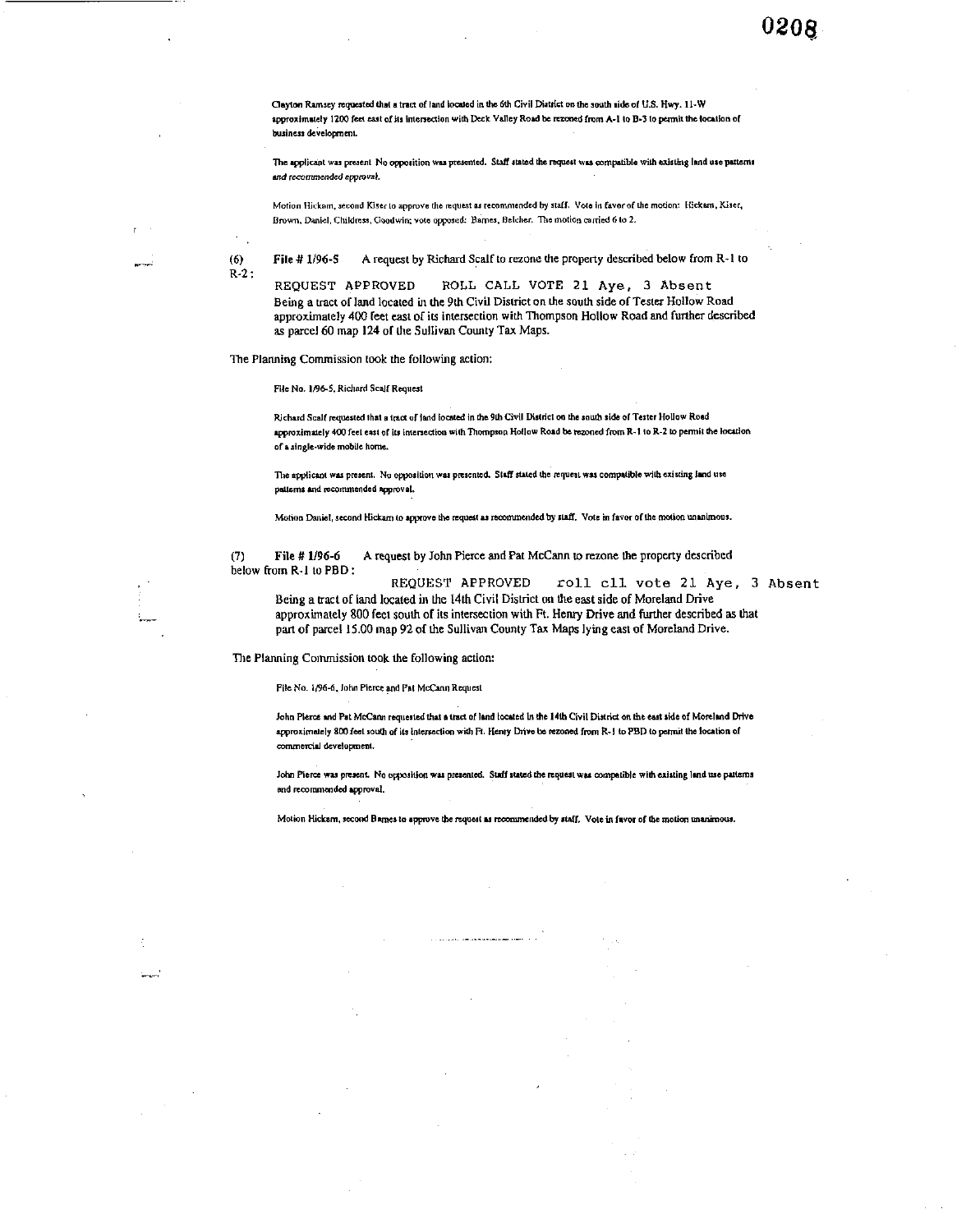File #12/95-2 A request by Terry Larkins to rezone the property described below from R-1 to  $(8)$ 

 $R-2$ : REQUEST FAILED - ROLL CALL VOTE 3 Aye, 14 Nay, 1 Pass, 3 Absent Being a tract of land located in the 7th Civil District on the north sideof State Hwy. 126

approximately 2000 feet west of its intersection with Cooks Valley Road and further described as parcel 21 group B map 48-I of the Sullivan County Tax Maps.

The Planning Commission took the following action:

File No. 12/95-2, Terry Larkins Request

 $\sigma \sim 10^5$ 

Terry Larkins requested that a tract of land located in the 7th Civil District on the north side of State Hwy. 126 approximately 2000 feet west of its intersection with Cooks Valley Road be rezoned from R-1 to R-2 to permit the location of a single-wide mobile home.

The applicant was present and spoke in support of the request. Mr. Overbay and other residents of the area were present and spoke in opposition to the request stating that the introduction of mobile homes into the neighborhood would decrease residential property values. Staff stated that the request was incompatible with the predominate character of the conventional single family home neighborhood and recommended the request be denied.

Motion Daniel, second Belcher to deny the request as recommended by staff. Vote in favor of the motion unanimous.

File #11/95-6 A request by Chlora Mae Cross to rezone the property described below from R- $(9)$  $1$  to  $R-2$ :

REQUEST APPROVED - ROLL CALL VOTE 16 Aye, 5 Nay, 3 Absent Being a tract of land located in the 8th Civil District on the north side of Enterprise Road approximately 100 feet north of its intersection with Droke Road and further described as parcel 43.55 map 96 of the Sullivan County Tax Maps.

The Planning Commission took the following action:

File No. 11/95-6, Chlora Mae Cross Request

Chlora Mae Cross requested that a tract of land located in the 8th Civil District on the north side of Enterprise Road approximately 100 feet north of its intersection with Droke Road be rezoned from R-1 to R-2 to permit the location of a singlewide mobile home.

The applicant was present. No opposition was presented. Staff noted the predominate character of the neighborhood was conventional stick built single family homes and approval of the rezoning request would be intrusive and disruptive to existing land use patterns. Staff recommended the request be denied,

Motion Bames, second Brown to deny the request as recommended by staff. Vote in favor of the motion: Barnes , Brown, Childress, Kiser. Greene; vote opposed: none; abstain: Goodwin, Belcher, Hickam, The motion carried 5 to 0 with 3 absientions.

للمستقيم والمسامين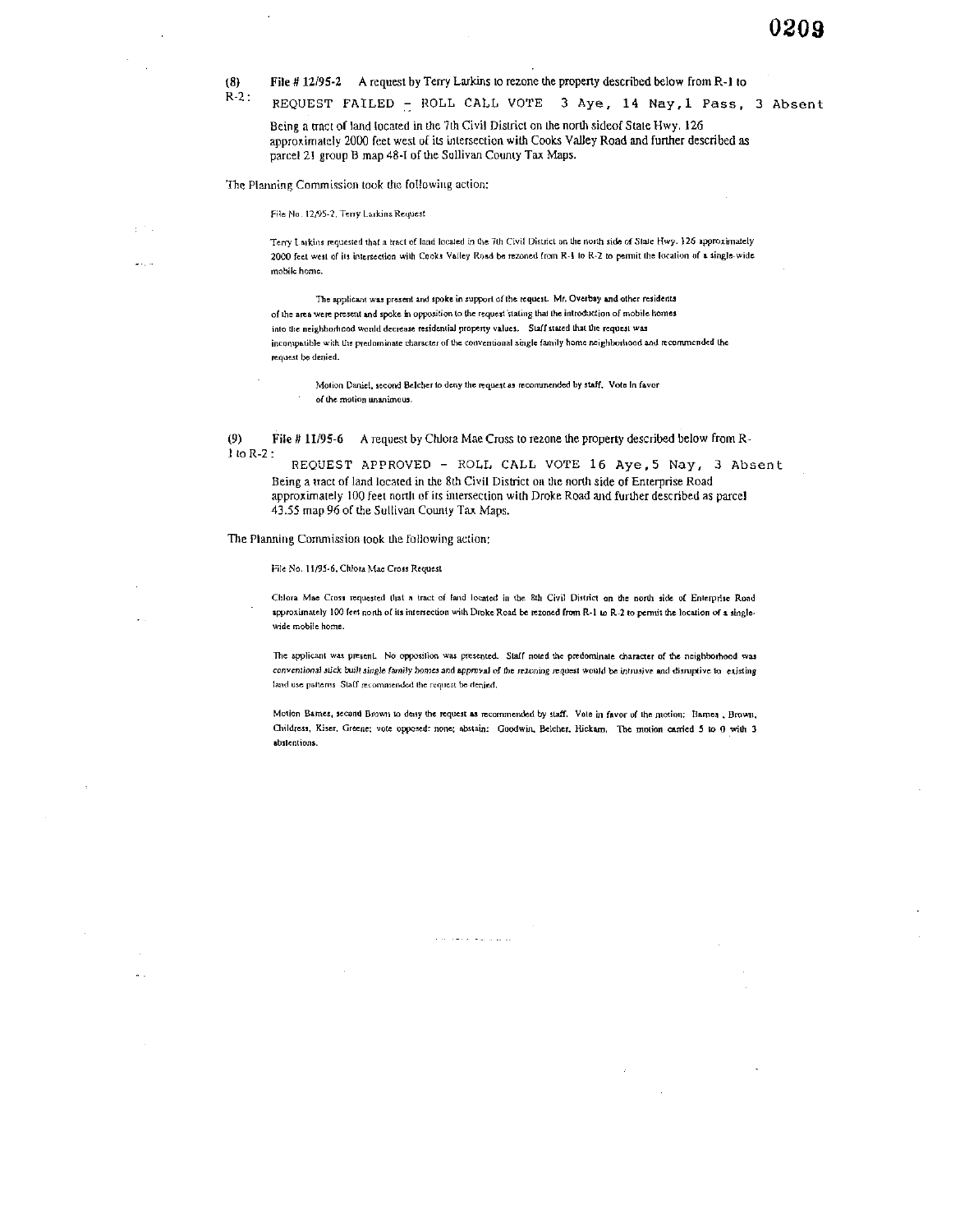RESOLUTION NUMBER  $H^2$  30210

TO THE HONORABLE GIL HODGES, COUNTY EXECUTIVE, AND THE MEMBERS OF THE SULLIVAN COUNTY BOARD OF COMMISSIONERS IN Regular SESSION THIS THE 18th DAY OF December 19 95

RESOLUTION AUTHORIZING "NO PARKING ON PAVEMENT" Signs Posted on Grace Street - 2nd Civil District

NOW, THEREFORE BE IT

and a complete the complete security of the complete security in the complete security of the complete security of the complete security of the complete security of the complete security of the complete security of the com

RESOLVED by the Board of County Commissioners of Sullivan County, Tennessee, assembled in Regular Session on the 18th day of December 19 95

THAT BE IT RESOLVED. That NO PARKING ON PAVEMENT signs be posted on the left side of Grace Street upon leaving Carolina Avenue from Mobile Home No. 163 to House No. 128 as recommended in correspondence from the Sullivan County Highway Department.

All resolutions in conflict herewith be and the same rescinded insofar as such conflict exist.

This resolution shall become effective on  $\frac{1}{2}$  19, the public welfare requiring it.

Attested: County Clerk INTRODUCED BY COMMISSIONER\_Kiser \_\_\_\_\_\_ ESTIMATED COST:\_\_\_\_\_\_\_\_\_<br>SECONDED BY COMMISSIONER \_\_McConnell \_\_\_\_\_\_\_\_\_ FUND:

| Committee Action | Approved | Disapproved | Deferred | Date |
|------------------|----------|-------------|----------|------|
| Administrative   |          |             |          |      |
| Budget           |          |             |          |      |
| Executive        |          |             |          |      |

 $\mathcal{V}_\mathrm{max}$ 

tica.

t.<br>Nati

**Commission Action**  $Aye$ Nav Pass Absent Total Roll Call Voice Vote

COMMENTS: DEFERRED 12/18/95 DEFERRED 1/15/96 WITHDRAWN 2/19/96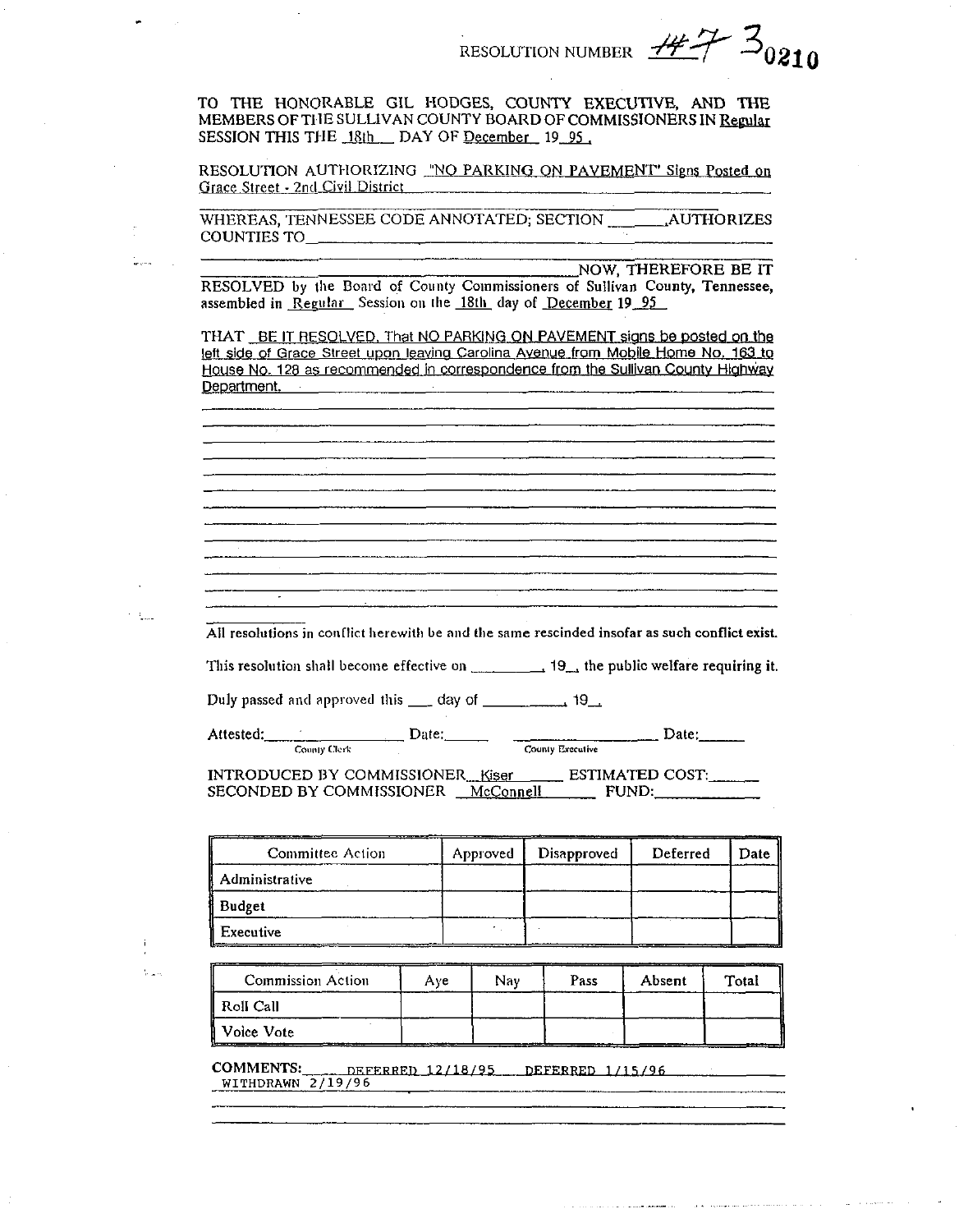RESOLUTION NUMBER -22 13 40211

TO THE HONORABLE GIL HODGES, COUNTY EXECUTIVE, AND THE MEMBERS OF THE SULLIVAN COUNTY BOARD OF COMMISSIONERS IN Regular SESSION THIS THE 18th DAY OF December 19 95

RESOLUTION AUTHORIZING Sewer Agreement Proposal No. 2

WHEREAS, TENNESSEE CODE ANNOTATED; SECTION **AUTHORIZES COUNTIES TO** 

**NOW. THEREFORE BE IT** RESOLVED by the Board of County Commissioners of Sullivan County, Tennessee. assembled in Regular Session on the 18th day of December 19 95

THAT WHEREAS. The attached proposed sewer agreement at Attachment No. 1 is hereby submitted for consideration and approval by the Sullivan County Board of Commissioners, Bluff City, Bristol, and Kingsport municipal governments, and

WHEREAS, The primary purpose of this proposal is to enhance the health, safety and welfare of ALL Sullivan County citizens through cleaner water and to truly promote regional economic development, and

WHEREAS, Problems with the Sewer Task Force Proposal are listed on Attachment No. 2 and the basic changes to the Sewer Task Force proposal are:

1) Sullivan County will finance the engineering and construction of collector lines for outside city users and when these lines are paid for they will then be deeded to the municipal governments for control and ownership.

2) Approval of engineering and design will be a joint effort between city and county engineers.

3) The municipal governments will charge the same user rates to outside city users as inside city users (excluding construction costs). This represents a tangible return to outside city users for their investment in the main trunk lines and collector lines which are deeded by county government to the municipal governments.

WHEREAS, Some advantages of this proposal over previous proposals are:

- Promotes short term improvement of the environment and regional economic development. (Not delayed services because of annexation disputes between local governments)

- Provides representation for providing sewer services and resolving issues by elected officials of the outside city sewer users.

- Provides more flexibility and timeliness in providing services.

- Services are "cost" based for all Sullivan County citizens.

- Provides "no cost" ownership plus control of sewer lines by municipal governments.

- Relieves municipal governments of additional financial burden (higher bonded indebtedness and higher interest rates) of financing outside city sewer services.

- Reduces risk of controversy between municipal and county governments.

NOW THEREFORE BE IT RESOLVED. That the Sullivan County Board of Commissioners approves the changes [as proposed in the attachment] to the sewer agreement dated December 1995 submitted by the City/County Sewer Task Force.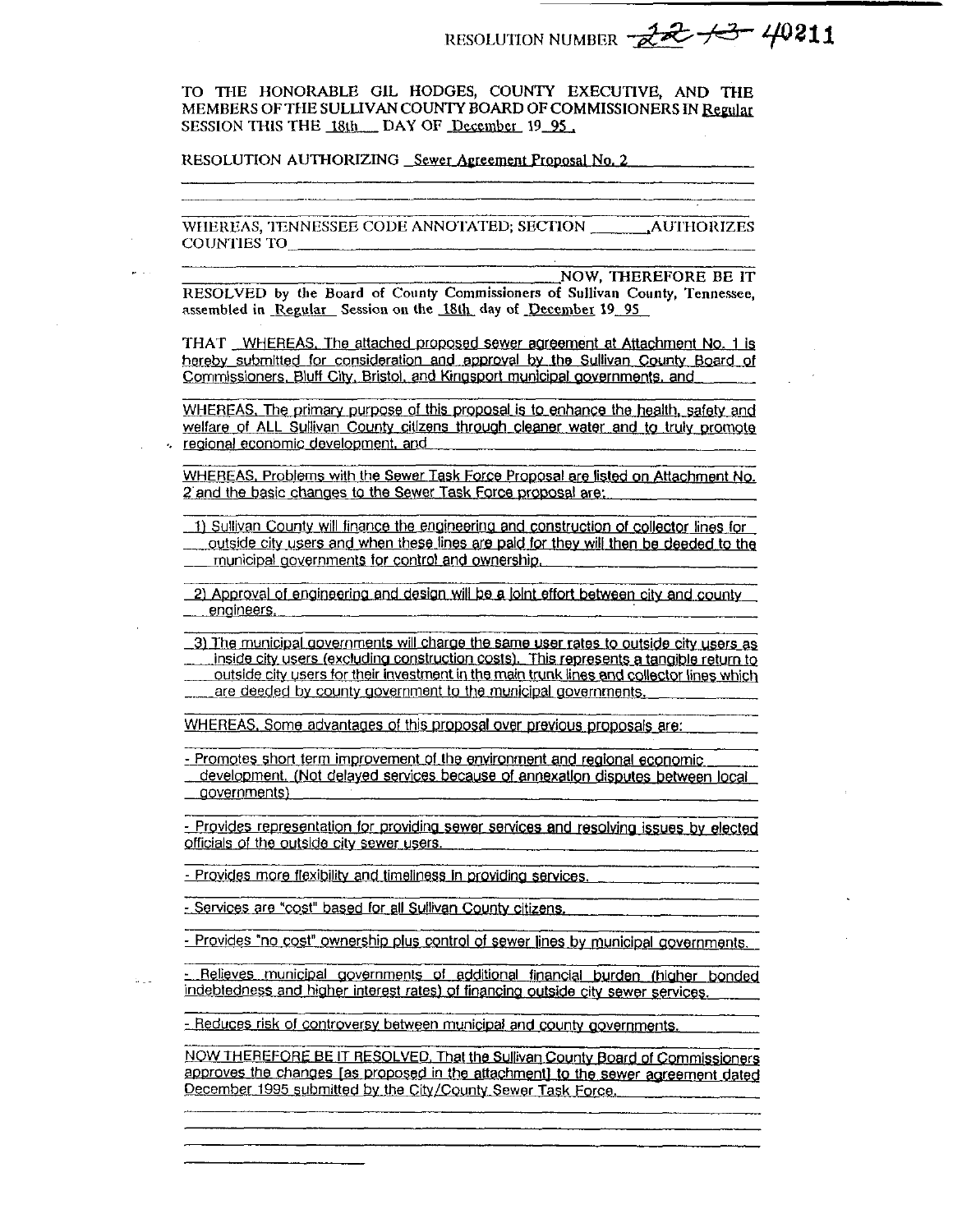# RESOLUTION No. 22 134

0212

All resolutions in conflict herewith be and the same rescinded insofar as such conflict exist.

This resolution shall become effective on \_\_\_\_\_\_\_\_\_\_\_\_\_ 19\_\_\_ the public welfare requiring it.

Duly passed and approved this \_\_\_\_ day of \_\_\_\_\_\_\_\_\_\_\_\_\_ 19\_\_\_

Attested:

ر<br>سامبو

ż,

County Clerk

 $\frac{Date:}{\frac{1}{\text{Country Executive}}}$ 

ESTIMATED COST: INTRODUCED BY COMMISSIONER SECONDED BY COMMISSIONER CARTER FUND:  $\mathbb{R}^2$ 

| <b>Committee Action</b> | Approved | Disapproved | Deferred | Date |
|-------------------------|----------|-------------|----------|------|
| Administrative          |          |             |          |      |
| Budget                  |          |             |          |      |
| Executive               |          |             |          |      |

| <b>Commission Action</b> | Ave | Nav | Pass | Absent | Total |
|--------------------------|-----|-----|------|--------|-------|
| Roll Call                |     |     |      |        |       |
| ll Voice Vote            |     |     |      |        |       |

COMMENTS: FIRST READING 12/18/95 DEFERRED 1/15/96<br>WITHDRAWN 2/19/96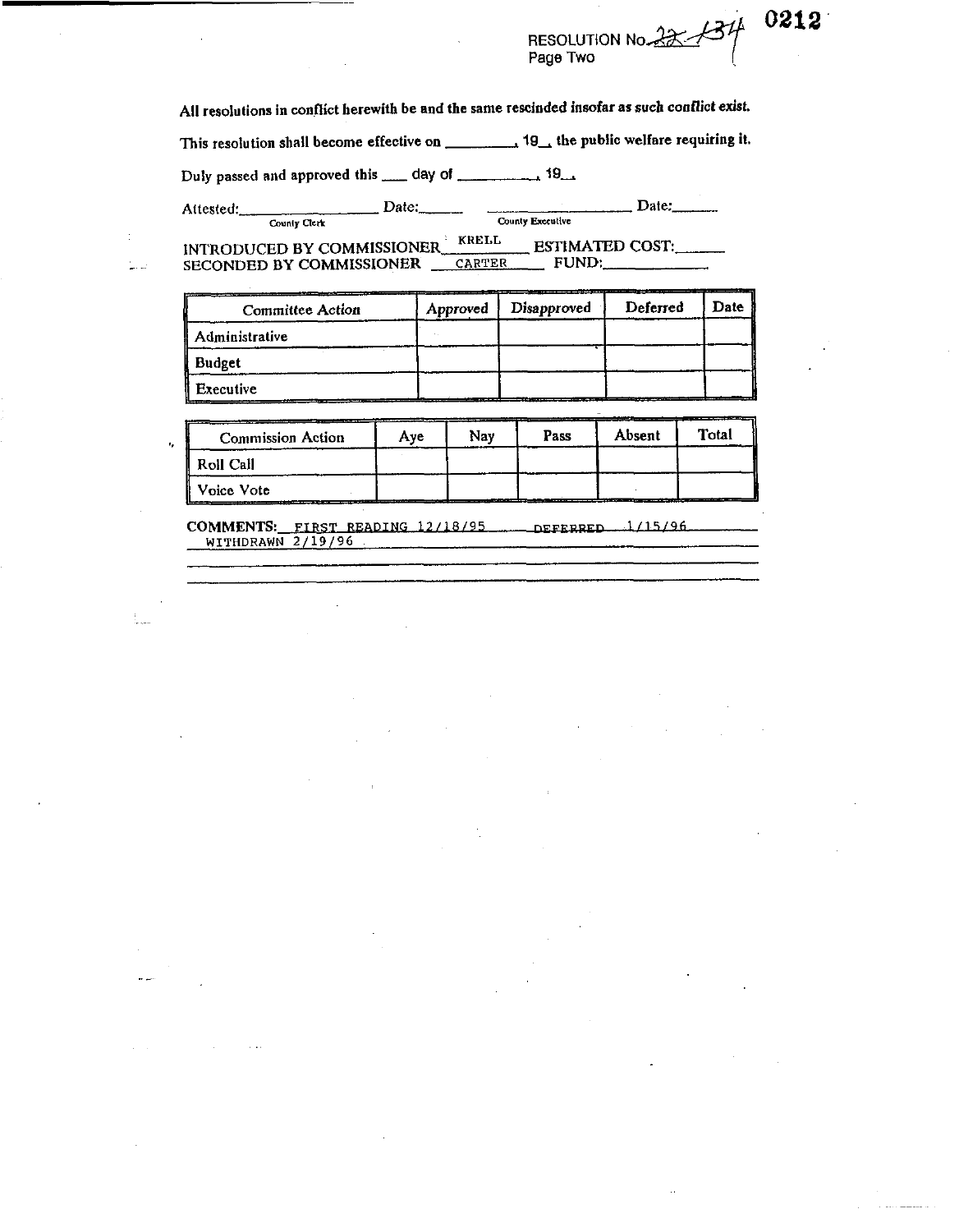**ATTACHIENT #I**  13 H **Resolution NO.** 

#### **BEWER AGREEMENT PROPOSAL NO. 2**

**(AN ALTERATION OF DRAFT PROPOSAL DATED DECEMBER 1995 AS SUBMITTED BY THE SEWER TASK FORCE)** 

SECTION I - **[NO** Change]

**SECTION 11: Definitions o. sewer Connection Pee: The sum of money colleoted for**  partial repayment of construction of collector lines.

**SECTION 111: Responsibilities Of the City** 

**A. The county shall be responsible for contracting, engineering, construction and financing of outside city collector lines, up to but not beyond the property line of property owners, that will discharge into the Regional Wastewater Treatment Plant and the sewer collection System. After collector lines and trunk lines are paid for they will then be deeded to the cities for control and ownership by the cities.** 

**B. The city and county shall be jointly responsible for the approval of design and engineering of all trunk lines.** 

**D. subject to the provisions of this agreement, the availability of a trunk line of adequate size, and sufficient capacity in the Wastewater Treatment Plant, the county shall finance the construction of all collector lines for existing subdivisions and otber inhabited areas of unincorporated Sullivan County within the Federal Regional 201 Planning Area.** 

 $\label{eq:1} \begin{array}{lllllllllllllllll} \hline \textbf{1} & \textbf{1} & \textbf{1} & \textbf{1} & \textbf{1} & \textbf{1} & \textbf{1} & \textbf{1} & \textbf{1} & \textbf{1} & \textbf{1} & \textbf{1} & \textbf{1} & \textbf{1} & \textbf{1} & \textbf{1} & \textbf{1} & \textbf{1} & \textbf{1} & \textbf{1} & \textbf{1} & \textbf{1} & \textbf{1} & \textbf{1} & \textbf{1} & \textbf{1} & \textbf{1} & \textbf{1}$ 

**D(1). D(Z), E, F, G, <sup>H</sup>**- **DELETE** 

**<sup>I</sup>**- **NO Change** 

SECTION IV - **[NO CHANGE]** 

 $\sim$   $-$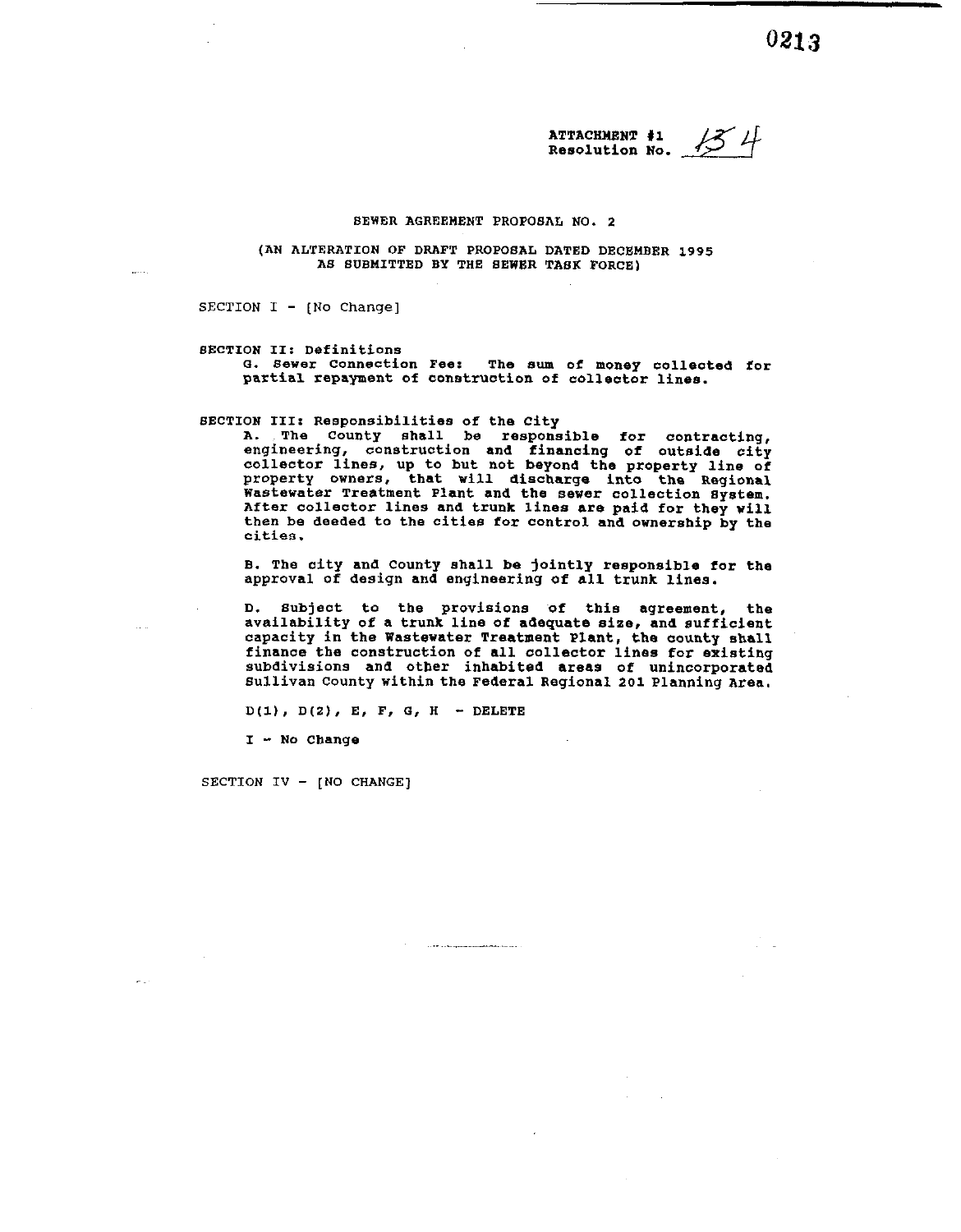**SECTION V** - **[NO CHANGE]** 

**SECTION VI** - **[NO CHANGE]** 

**SECTION VII: sewer Use and connection Pees** 

**A. Sewer connection fees for single-family residences in unincorporated areas of the County shall be determined by the Board of Public Utilities based on preliminary engineering studies.** 

**B. aewer user fees and minimum charges for reaideaces in unincorporated areas of the county shall be the same user rates as inside city users (excluding construction costs). This represents a tangible return to outside city users for their ivestment in the main trunk lines and collector lines which are deeded by the county government to the municipal government.** 

C. No Change

**~BCTION VIII** - **Annexation A.** - **No Change** 

**8.** - **Delete** 

**SECTION IX** - **[NO CHANGE]** 

**SECTION X** - **[NO CHANGE]** 

**SECTION XI** - **[NO CHANGE]** 

SECTION XII - **[NO CHANGE]** 

**WITHDRAWN 2/19/96**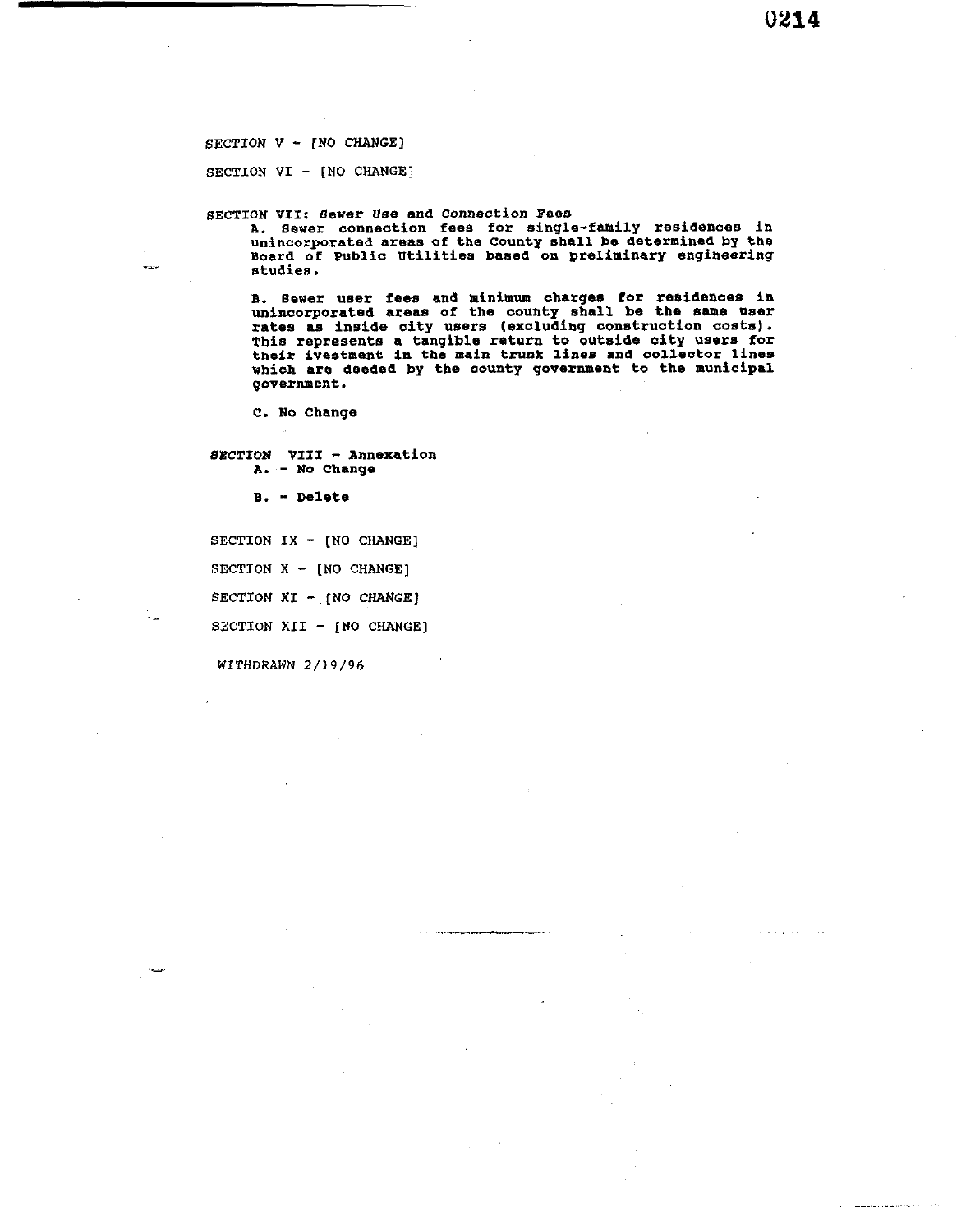#### **ATTACHMENT #Z**  RESOLUTION No.

#### PROBLEMS - Sewer Task Force Proposal

#### REPRESENTATION:

- Task Force membership did not represent outside city sewer users and input from the public (sewer customers) was not requested.
- collector lines financed by city (non-city residents are not represented.

#### SERVICE :

 $\sim$ 

t.

- Two years is too long for most projects (already overdue).
- No guarantee (list) of community sewer projects ye there is a list of county funded trunk lines.
- City sewer projects already delayed because of bond market financing.

#### GIVE AWAY:

- IS it legal to give away main trunk lines paid in large part by non-city residents with nothing tangible in return?
- How will the **\$20M** of trunk lines be paid for?
- Is it legal to relinquish ownership of millions of dollars of county capacity in treatment plants?

#### COBT8:

- \$7,500 cap is inflexible and without inflation
- Tap and user fees are much too high and not cost based (this promotes annexation). For example the **1988-89** agreements detailed monthly user rates:

 $\label{eq:1} \begin{minipage}{0.9\textwidth} \begin{minipage}{0.9\textwidth} \centering \begin{minipage}{0.9\textwidth} \centering \end{minipage} \begin{minipage}{0.9\textwidth} \centering \begin{minipage}{0.9\textwidth} \centering \end{minipage} \begin{minipage}{0.9\textwidth} \centering \end{minipage} \begin{minipage}{0.9\textwidth} \centering \end{minipage} \begin{minipage}{0.9\textwidth} \centering \end{minipage} \begin{minipage}{0.9\textwidth} \centering \end{minipage} \begin{minipage}{0.9\textwidth} \centering \end{min$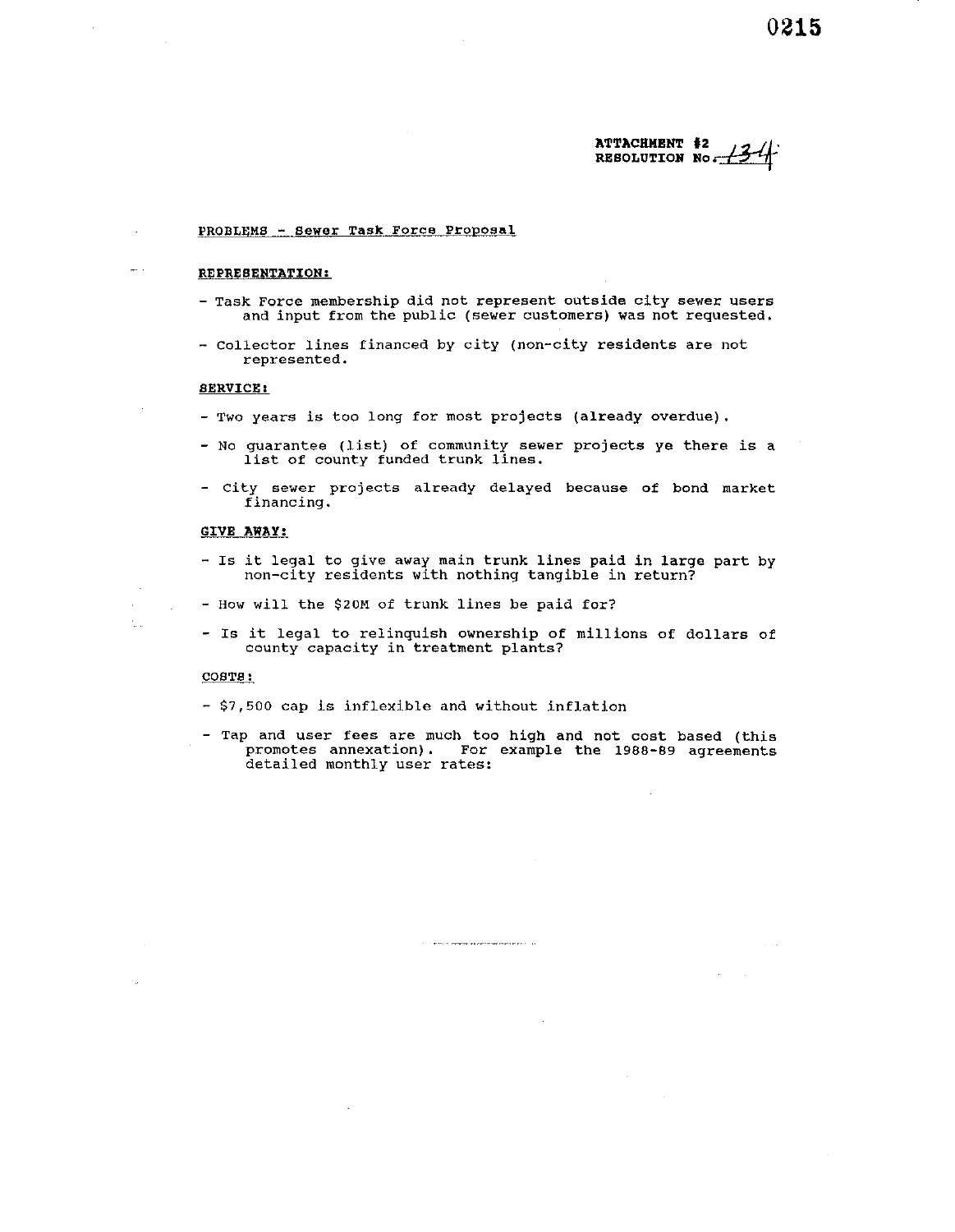| $\sim$ $\sim$                                                                         |                      | 0216 |
|---------------------------------------------------------------------------------------|----------------------|------|
|                                                                                       |                      |      |
| <u> KINGSPORT PLANT:</u>                                                              | <b>NOW PROPOSED</b>  |      |
| <b>Treatment cost -</b><br>Line Maintenance cost -<br>Depreciation and Debt Service - | .49<br>$-25$<br>2.02 |      |

\$ **2.92** (per **1,000** gal) **\$5.60** 

| Tap on fee        | \$1,950.00 | \$2,250 |
|-------------------|------------|---------|
| Bristol user rate | 2.90       | \$4.50  |
| Tap on fee        | 2,000,00   | \$2,250 |

- Bristol Developer tap fees (\$1,500 **vs. \$200.00** - Kingsport) promotes corridor annexation (examples: Blountville Golf Course development and Moretz development)

- If fees are cost based to pay for construction, higher maintenance (new lines should require less maintenance) and lift stations plus cost are unrelated to annexation then why?

1) Are county buildings the same as inside rates?

**2)** Are rates lowered for annexed areas?

- Is it fair to increase user fees and rates to non-=city residents, serviced under prior agreements/promises?

#### **ACCOUNTABILITY:**

- City should not subsidize county residents and vice versa. Accounts should be separated.
- Control and ownership by city but responsibility with county (petitions, right-of-ways, forced tap-one, funding).

#### LEOAL:

e<br>Alba

- Binds future commissions for **25** years.
- Due process of law, legal rights, jury of the people, existing state laws forfeited with arbitration.

a<br><del>Alaman ya k</del>ana a sa

**WITHDRAWN 2/19/96** 

 $\mathcal{L}$  $\mathbb{R}^2$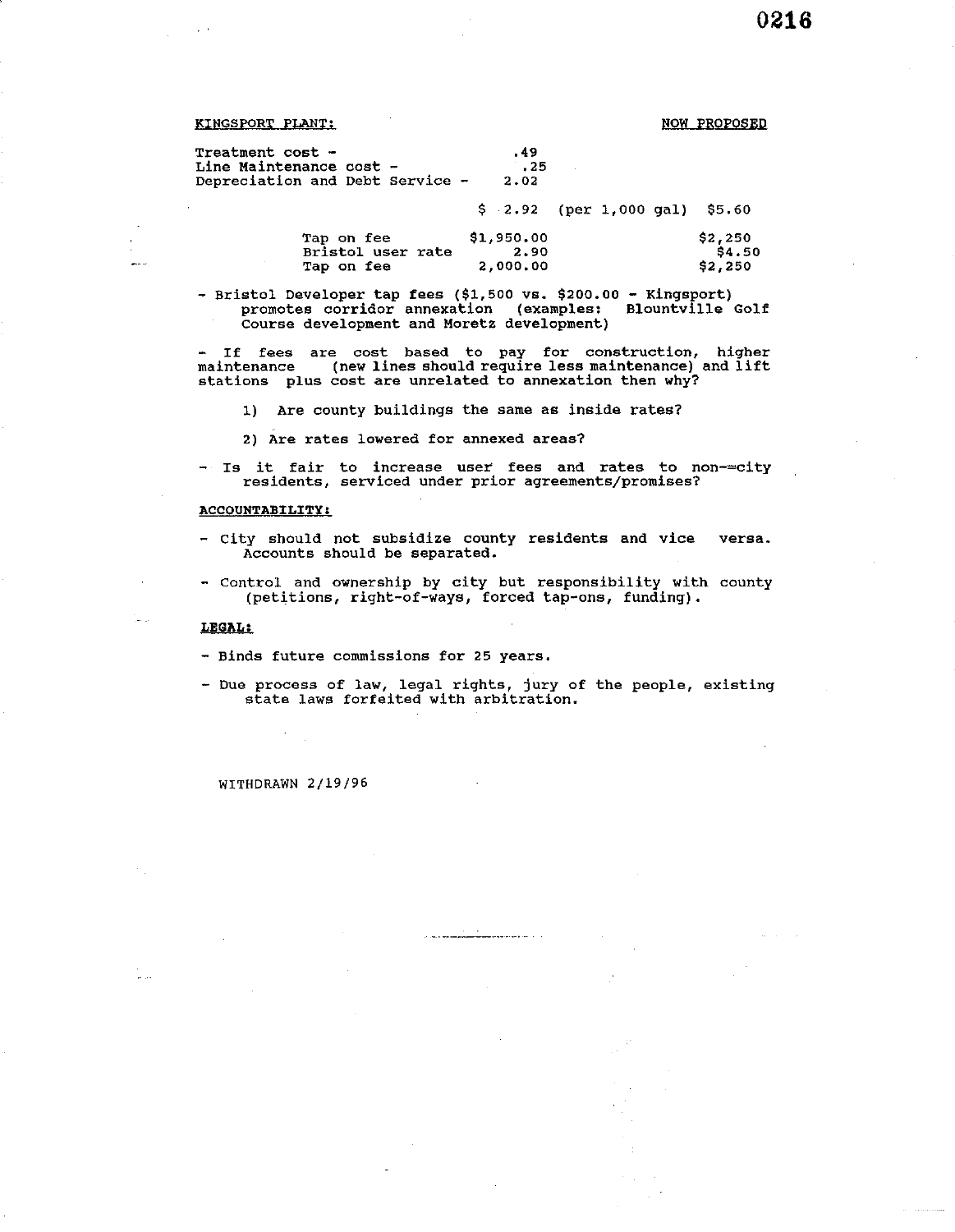TO THE HONORABLE GIL HODGES, COUNTY EXECUTIVE, AND THE MEMBERS OF THE SULLIVAN COUNTY BOARD OF COMMISSIONERS IN Regular SESSION THIS THE 19th DAY OF February 19 96.

RESOLUTION AUTHORIZING Sale of a Three (3) Acre Tract in the Tri-County Industrial Park

WHEREAS, TENNESSEE CODE ANNOTATED; SECTION \_\_\_\_\_\_\_\_AUTHORIZES COUNTIES TO

NOW, THEREFORE BE IT RESOLVED by the Board of County Commissioners of Sullivan County, Tennessee, assembled in Regular Session on the 19th day of February 19 96

THAT WHEREAS, A distributor wishes to acquire approximately three (3) acres of land in the Tri-County Industrial Park, and 

WHEREAS, The company will build a 12,000 square foot building and employ ten (10) people, and measurement and the people, and

WHEREAS, Sullivan County owns a 50 percent share in the Tri-County Industrial Park,

NOW THEREFORE BE IT RESOLVED. That the Sullivan County Board of Commissioners authorizes the sale of a three (3) acre tract of land in the Tri-County Industrial Park, Sullivan County's share being approximately \$15,000.

All resolutions in conflict herewith be and the same rescinded insofar as such conflict exist.

This resolution shall become effective on \_\_\_\_\_\_\_\_\_\_ 19\_, the public welfare requiring it.

Duly passe*r and approved this* 19tiday of <u>February,</u> 19 96 Feather Date: 219 W Said Norges Date: 2-19-86 Altersted: County Executive County Clerk

INTRODUCED BY COMMISSIONER R. Harr ESTIMATED COST: SECONDED BY COMMISSIONER \_ M. Hyatt \_ FUND:

| Committee Action  | Approved | Disapproved | Deferred | Date |
|-------------------|----------|-------------|----------|------|
| il Administrative |          |             |          |      |
| ∥ Budget          |          |             |          |      |
| Executive         |          |             |          |      |

| <b>Commission Action</b> | Ave | Nav | Pass | Absent | Total |
|--------------------------|-----|-----|------|--------|-------|
| Roll Call                |     |     |      |        |       |
| Voice Vote               |     |     |      |        |       |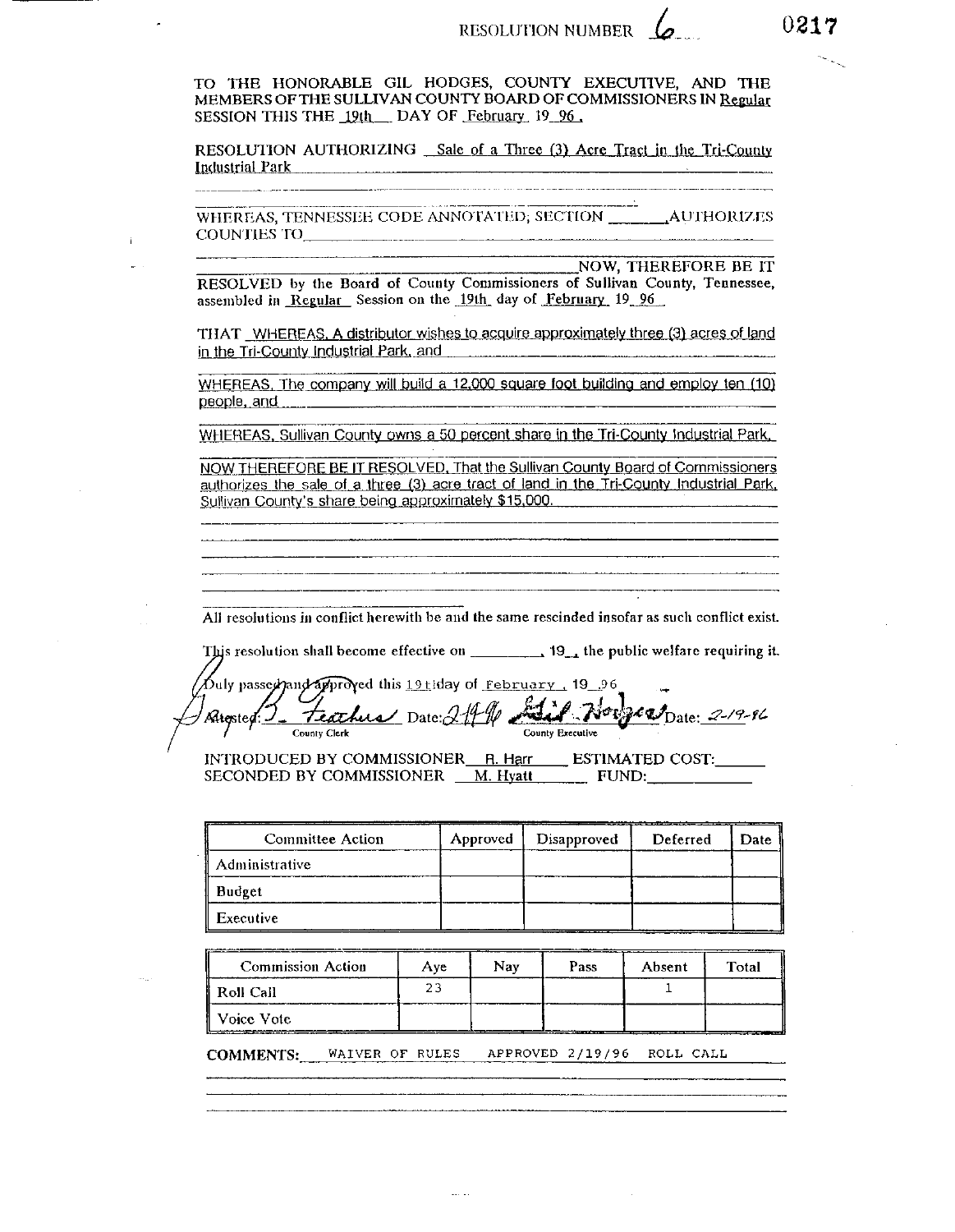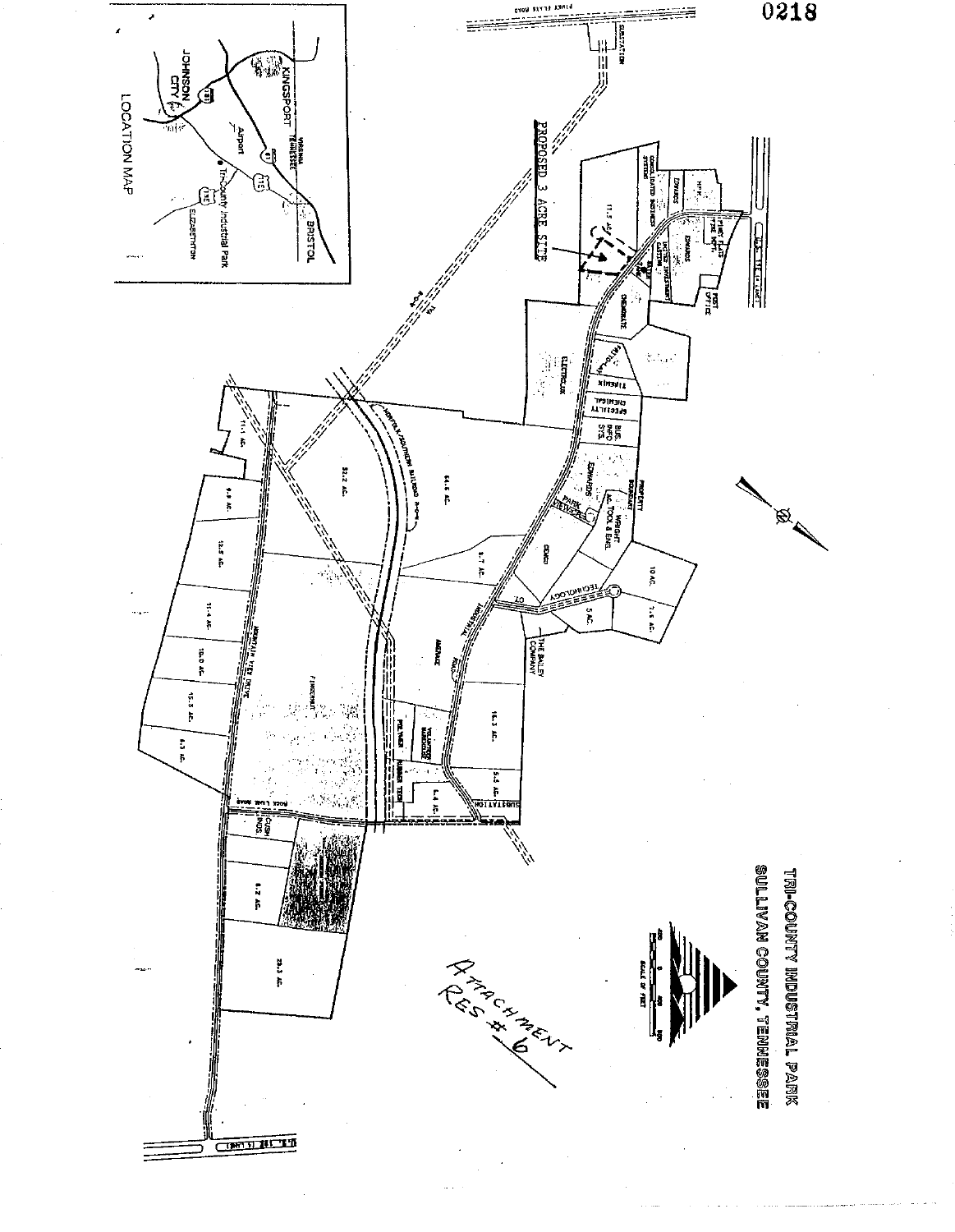0219

TO THE HONORABLE GIL HODGES. COUNTY EXECUTIVE, AND THE MEMBERS OF THE SULLIVAN COUNTY BOARD OF COMMISSIONERS IN Regular SESSION THIS THE 19th DAY OF February 19 96.

RESOLUTION AUTHORIZING Department of Solid Waste to Establish Bulk pick-up Dates in April and October of 1996

WHEREAS, TENNESSEE CODE ANNOTATED: SECTION AUTHORIZES COUNTIES TO

NOW, THEREFORE BE IT RESOLVED by the Board of County Commissioners of Sullivan County, Tennessee. assembled in Regular. Session on the 19th day of February 19 96

THAT BE IT RESOLVED. That the Department of Solid Waste will provide containers for bulk solid waste brought to Sullivan South, Sullivan Central and Sullivan East High Schools on Saturday, April 13, 1996 and Saturday, October 12, 1996 between the hours of 9:00 a.m. and 12:00 noon and transport said items to the County's transfer stations located in Kingsport and Bristol, and

FURTHER BE IT RESOLVED. That all city and county residents are free to take items to the County's transfer stations or to the city demolition landfills in Kingsport and/or Bristol on Saturday, April 13, 1996 or Saturday, April 27, 1996 between the hours of 8:00 a.m. and 12:00 noon.

AMEND: COMM CARTER No Commercial Waste or waste from persons butside the County be accepted.

AMEND: COMM WILLIAMS --- Take to the Bristol or Kingsport Transfer Stations.

All resolutions in conflict herewith be and the same rescinded insofar as such conflict exist.

| This resolution shall become effective on | $1$ $\frac{10}{10}$ the public welfare requiring it. |  |  |
|-------------------------------------------|------------------------------------------------------|--|--|
|                                           |                                                      |  |  |

Duly passey And approved this 19thday of February, 1996 Altegracy 2. Feather Date: 21996 Fiel Nor  $p_{\ell+1}$   $p_{\text{late}}$   $2^{1/9.96}$ County Executive County Clerk

INTRODUCED BY COMMISSIONER Carter ESTIMATED COST: SECONDED BY COMMISSIONER Kiser FUND:

| Committee Action | Approved | Disapproved | Deferred | Date |
|------------------|----------|-------------|----------|------|
| Administrative   |          |             |          |      |
| Budget           |          |             |          |      |
| Executive        |          |             |          |      |

**Commission Action** Nay Aye Pass Absent Total 22  $\overline{2}$ Roll Call Voice Vote

WAIVER OF RULES Approved as amended 2/19/96 **COMMENTS:** ROLL CALL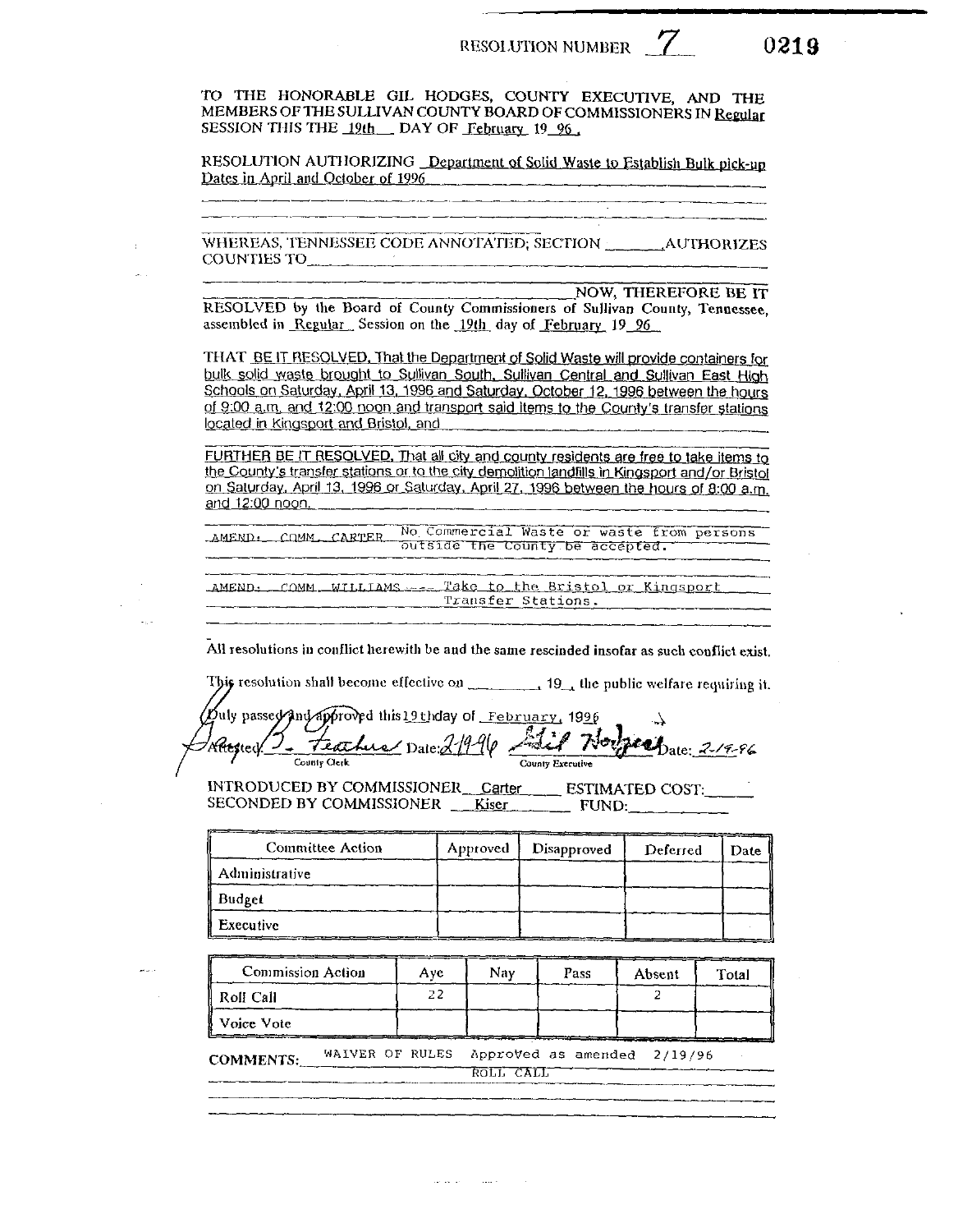TO THE HONORABLE GIL HODGES, COUNTY EXECUTIVE, AND THE MEMBERS OF THE SULLIVAN COUNTY BOARD OF COMMISSIONERS IN Regular SESSION THIS THE 19th DAY OF February 19 96

RESOLUTION AUTHORIZING Appropriation of \$40,000 from Unappropriated Fund Balance 39000,000 for Paving Project at Observation Knob Park

WHEREAS, TENNESSEE CODE ANNOTATED: SECTION AUTHORIZES COUNTIES TO  $\qquad \qquad \qquad$ 

**NOW, THEREFORE BE IT** RESOLVED by the Board of County Commissioners of Sullivan County, Tennessee, assembled in Regular Session on the 19th day of February 19 96

THAT WHEREAS, A paying project at Observation Knob Park has been proposed by the Park Committee, and

WHEREAS, The Sullivan County Commissioner of Roads has agreed to do this project at a cost of \$40,000 which includes cost of the grading, necessary base stone and asphalt for the unpaved parking areas and entrance roads.

NOW THEREFORE BE IT RESOLVED. That the Sullivan County Board of Commissioners approves an appropriation of \$40,000 from Undesignated Fund Balance 39000,000 for the proposed paving project at Observation Knob Park and that funds are to be added to the appropriate accounts at a later date.

All resolutions in conflict herewith be and the same rescinded insofar as such conflict exist.

This resolution shall become effective on 19, the public welfare requiring it.

Puly passed and approved this 19tday of February, 19, 96 Feather Date 21996 Alis Nor **Exp**ate: 2-19-96 Aftested County Executive County Clerk

INTRODUCED BY COMMISSIONER Kiser ESTIMATED COST: SECONDED BY COMMISSIONER \_\_ Vance \_\_\_\_\_\_\_\_\_ FUND:

| <b>Committee Action</b> | Approved | Disapproved | Deferred | Date |
|-------------------------|----------|-------------|----------|------|
| Administrative          |          |             |          |      |
| <b>Budget</b>           |          |             |          |      |
| <b>Executive</b>        |          |             |          |      |

 $\mathcal{F}_\mathcal{D}$ 

| <b>Commission Action</b> | Ave | ____________<br>Nav | Pass | Absent | Total |
|--------------------------|-----|---------------------|------|--------|-------|
| Roll Call                |     |                     |      |        |       |
| Voice Vote               |     |                     |      |        |       |

APPROVED 2/19/96 ROLL CALL COMMENTS: WAIVER OF RULES

0220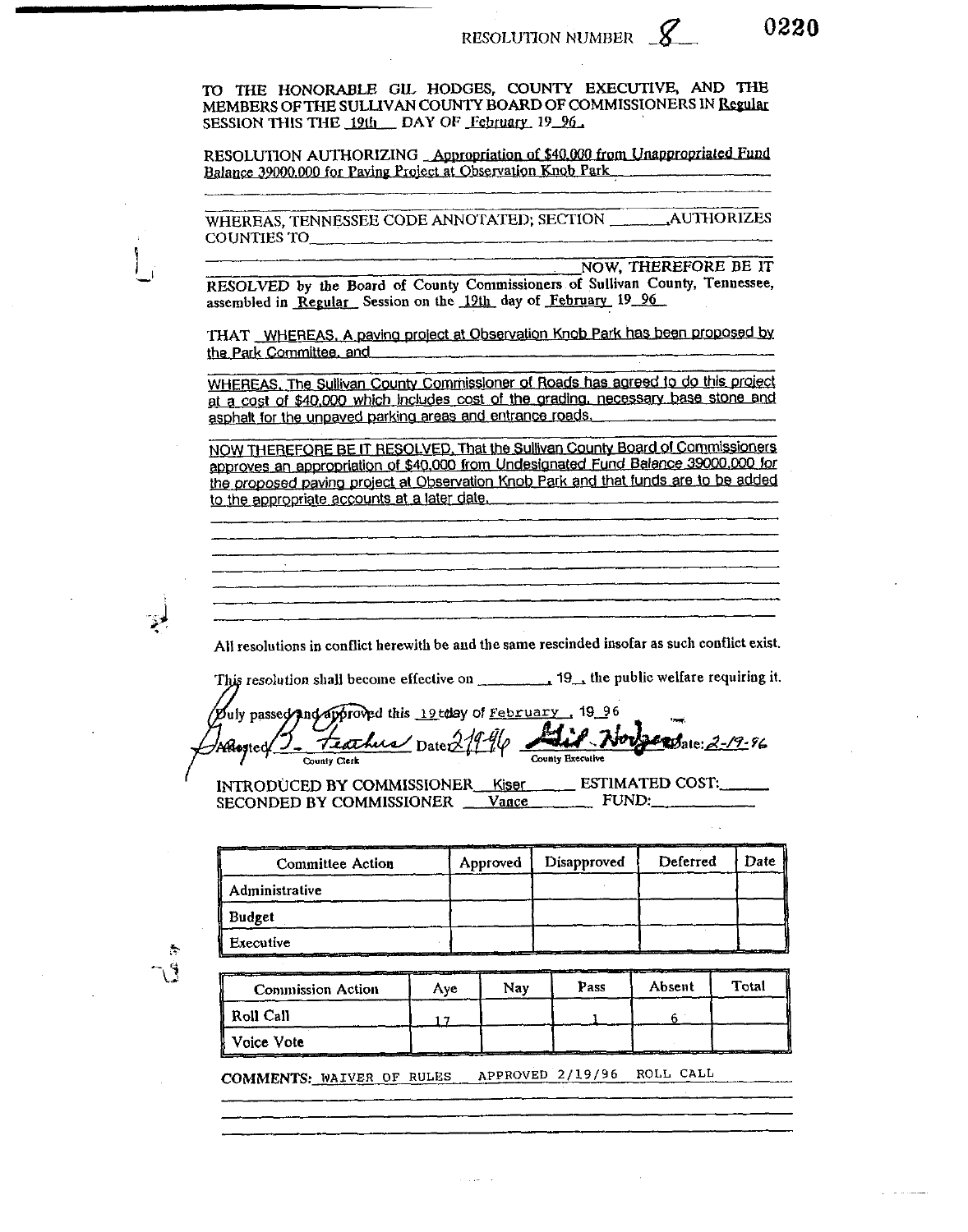### RESOLUTION NO.  $\varphi$

0221

TO THE HONORABLE GIL HODGES, COUNTY EXECUTIVE. AND THE MEMBERS OF THE SULLIVAN COUNTY BOARD OF COMMISSIONERS IN REGULAR SESSION THIS THE 19th DAY OF FEBRUARY, 1996.

RESOLUTION AUTHORIZING the use of up to the sum of \$15,000,00 from the Rightof-Way Fund [Account No. 58901.300] to secure flowage easements necessary for the Evans Creek Flood Control Project

WHEREAS, TENNESSEE CODE ANNOTATED; SECTION AUTHORIZES COUNTIES TO

NOW, THEREFORE BE IT RESOLVED by the Board of County Commissioners of Sullivan County, Tennessee assembled in Regular Session on the 19th day of February, 1996.

THAT, WHEREAS, a section of Buncombe Road has experienced repeated flooding problems throughout the years due to Evans Creek terminating in a sinkhole; and

WHEREAS, The Tennessee Department of Transportation has agreed to incorporate a retention structure to help control flooding of Evans Creek into their plans for the construction of Phase III of the Bristol Beltway; and

WHEREAS, the Tennessee Department of Transportation's agreement is subject to Sullivan County securing flood easements upstream to elevation 1,528; and

WHEREAS, Sullivan County has had the area surveyed and has determined the property necessary to secure the flood easements upstream to elevation 1,528 and has the affected property appraised;

NOW, THEREFORE, BE IT RESOLVED that the sum of up to \$15,000.00 be utilized from the Right-of-Way Fund [Account No. 58901.300] to secure flowage easements necessary to meet the Tennessee Department of Transportation's request.

WAIVER OF RULES REQUESTED

All resolutions in conflict herewith be and the same rescinded insofar as such conflict exist.

This resolution shall become effective on  $\frac{1}{2}$  19 the public welfare requiring it.

oly passed and approved this 19 today of Februin 96. Feathers Date 27 vitésjed:  $\omega_{\text{Date: } 2.19.94}$ County Clerk County Executive

INTRODUCED BY COMMISSIONER Hicks ESTIMATED COST: SECONDED BY COMMISSIONER Milhorn FUND:

| Committee Action | Approved | Disapproved | Deferred | Date |
|------------------|----------|-------------|----------|------|
| Administrative   |          |             |          |      |
| Budget           |          |             |          |      |
| ll Executive     |          |             |          |      |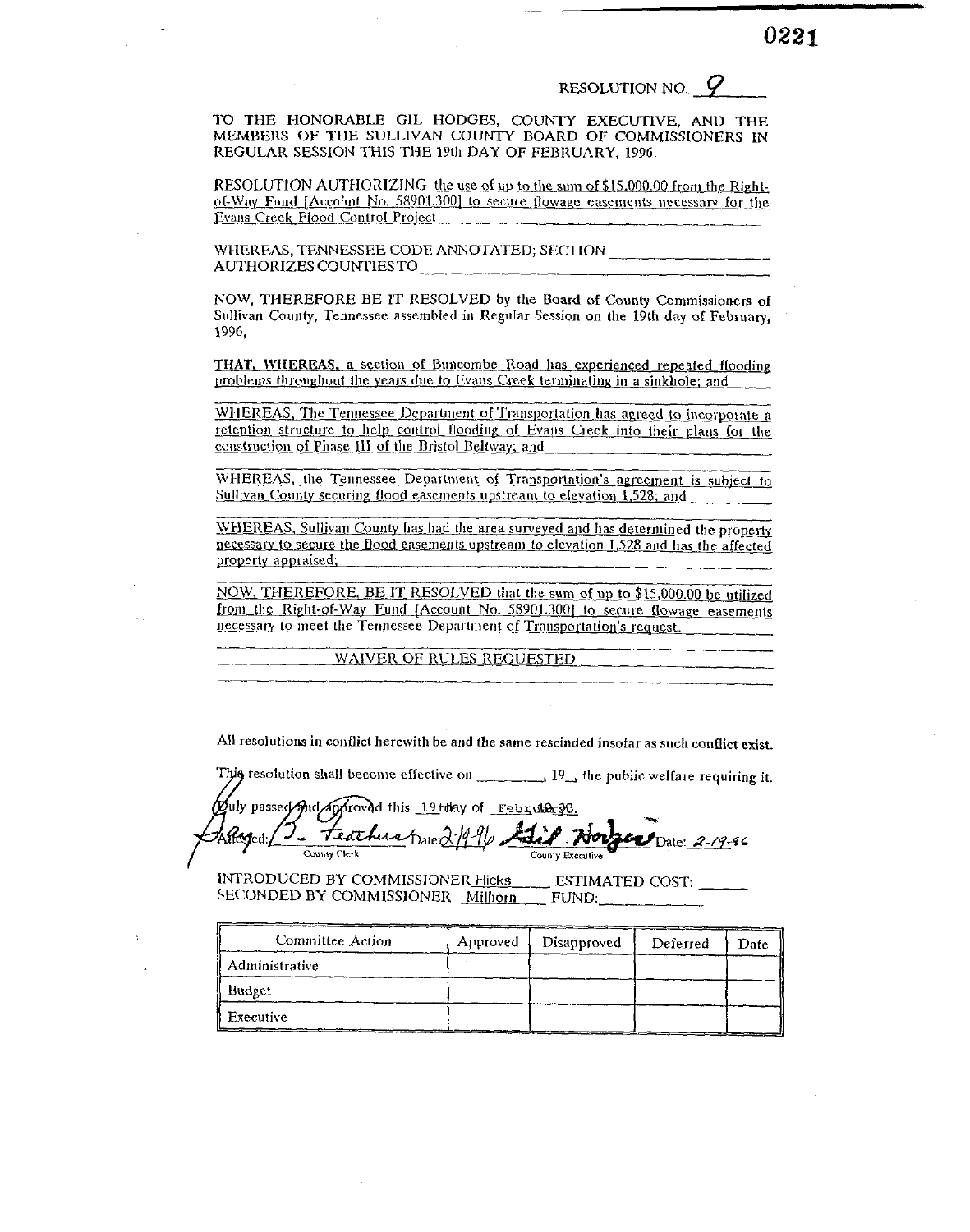## **RESOLUTION NO.** *9*  **PAGB TWO**

| Roll Call<br>5<br>19<br>Voice Vote<br>APPROVED 2/19/96 ROLL CALL<br>WAIVER OF RULES<br>COMMENTS: |
|--------------------------------------------------------------------------------------------------|
|                                                                                                  |
|                                                                                                  |
|                                                                                                  |

÷.

 $\ddot{\phantom{a}}$ 

 $\bar{z}$ 

 $\sim$ 

 $\overline{a}$ 

l,

 $\ddot{\phantom{a}}$ 

 $\bar{\mathcal{L}}$ 

 $\bar{\beta}$ 

 $\ddot{\phantom{0}}$ 

 $\mathbb{R}^3$ 

 $\hat{\mathcal{L}}$  .  $\hat{\mathcal{L}}$ 

 $\ddot{\phantom{a}}$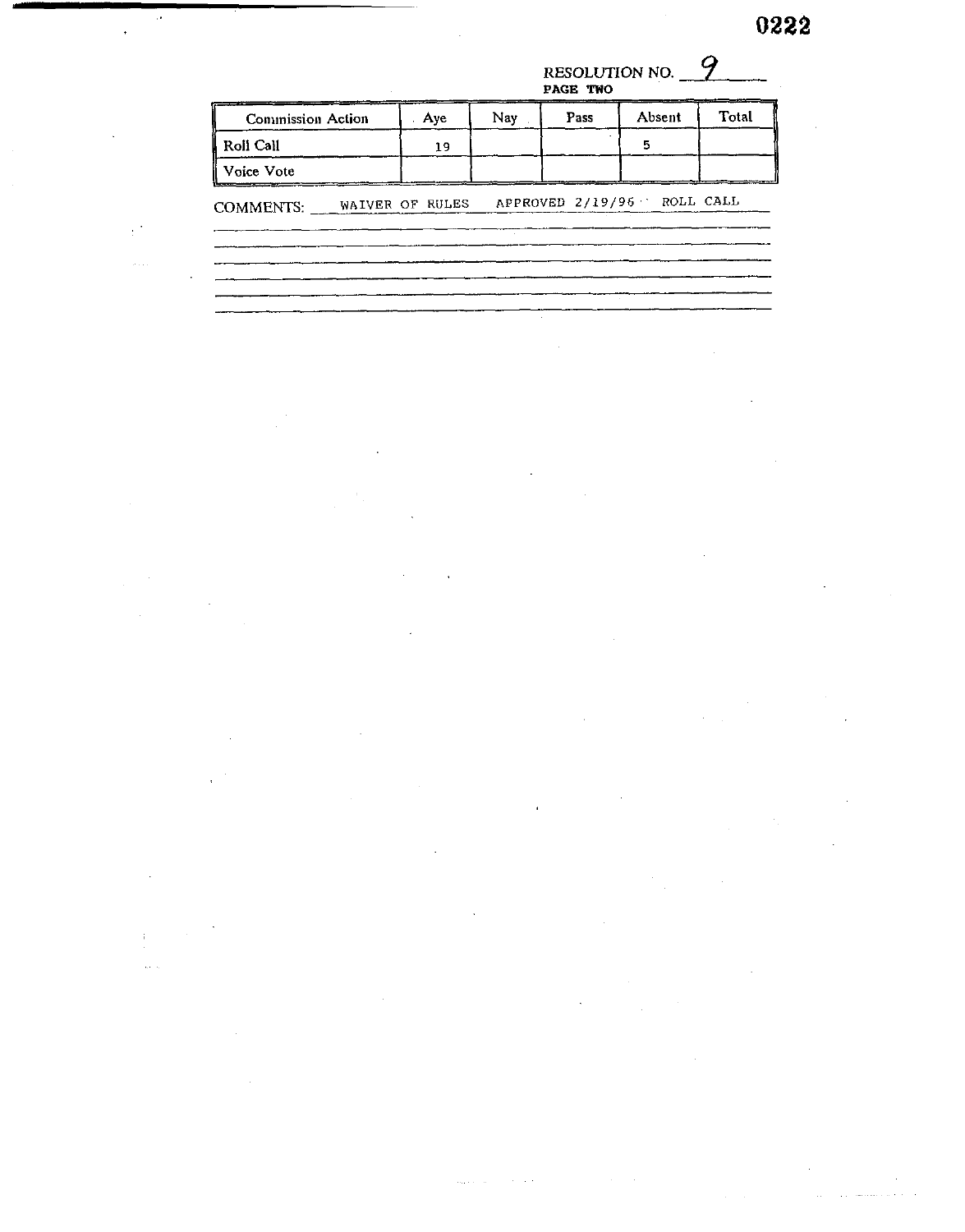0223

TO THE HONORABLE GIL HODGES, COUNTY EXECUTIVE. AND THE MEMBERS OF THE SULLIVAN COUNTY BOARD OF COMMISSIONERS IN Regular SESSION THIS THE 19th DAY OF February 19 96.

RESOLUTION AUTHORIZING Approval of \$2,500.00 Increase in Health Department Budget (Acct 55115.300 - Health/Family Life Grant)

COUNTIES TO

NOW, THEREFORE BE IT RESOLVED by the Board of County Commissioners of Sullivan County, Tennessee, assembled in Regular Session on the 19th day of February 19 96

THAT WHEREAS. The Sullivan County School System has provided \$2,500.00 to the Sullivan County Regional Health Department for teaching materials in the Family Lif curriculum being taught by Health Education from the Health Department.

NOW THEREFORE BE IT RESOLVED, That the Sullivan County Board of Commissioners approves the addition of funds to the Health Department Budget to be allocated as follows:

Acct. 55115.300 Family Life Grant - \$2,500.00

WAIVER OF RULES REQUESTED

All resolutions in conflict herewith be and the same rescinded insofar as such conflict exist.

This resolution shall become effective on \_\_\_\_\_\_\_\_\_\_\_ 19\_, the public welfare requiring it.

|              | buly passed and approved this 19thay of February 19 96<br>Anysted: 2 <del>Teachus</del> Date: 21940 Air Norge Date: 2-19-96 |  |
|--------------|-----------------------------------------------------------------------------------------------------------------------------|--|
|              |                                                                                                                             |  |
|              |                                                                                                                             |  |
| County Clerk | County Executive                                                                                                            |  |

INTRODUCED BY COMMISSIONER\_Hyatt\_\_\_\_\_\_\_\_ ESTIMATED COST:\_\_\_\_\_\_ 

| <b>Committee Action</b> | Approved | Disapproved | Deferred | Date |
|-------------------------|----------|-------------|----------|------|
| Administrative          |          |             |          |      |
| Budget                  |          |             |          |      |
| <b>Executive</b>        |          |             |          |      |

| ___<br><b>Commission Action</b> | Ave | Nav | Pass | Absent | Total |
|---------------------------------|-----|-----|------|--------|-------|
| Roll Call                       |     |     |      |        |       |
| Voice Vote                      |     |     |      |        |       |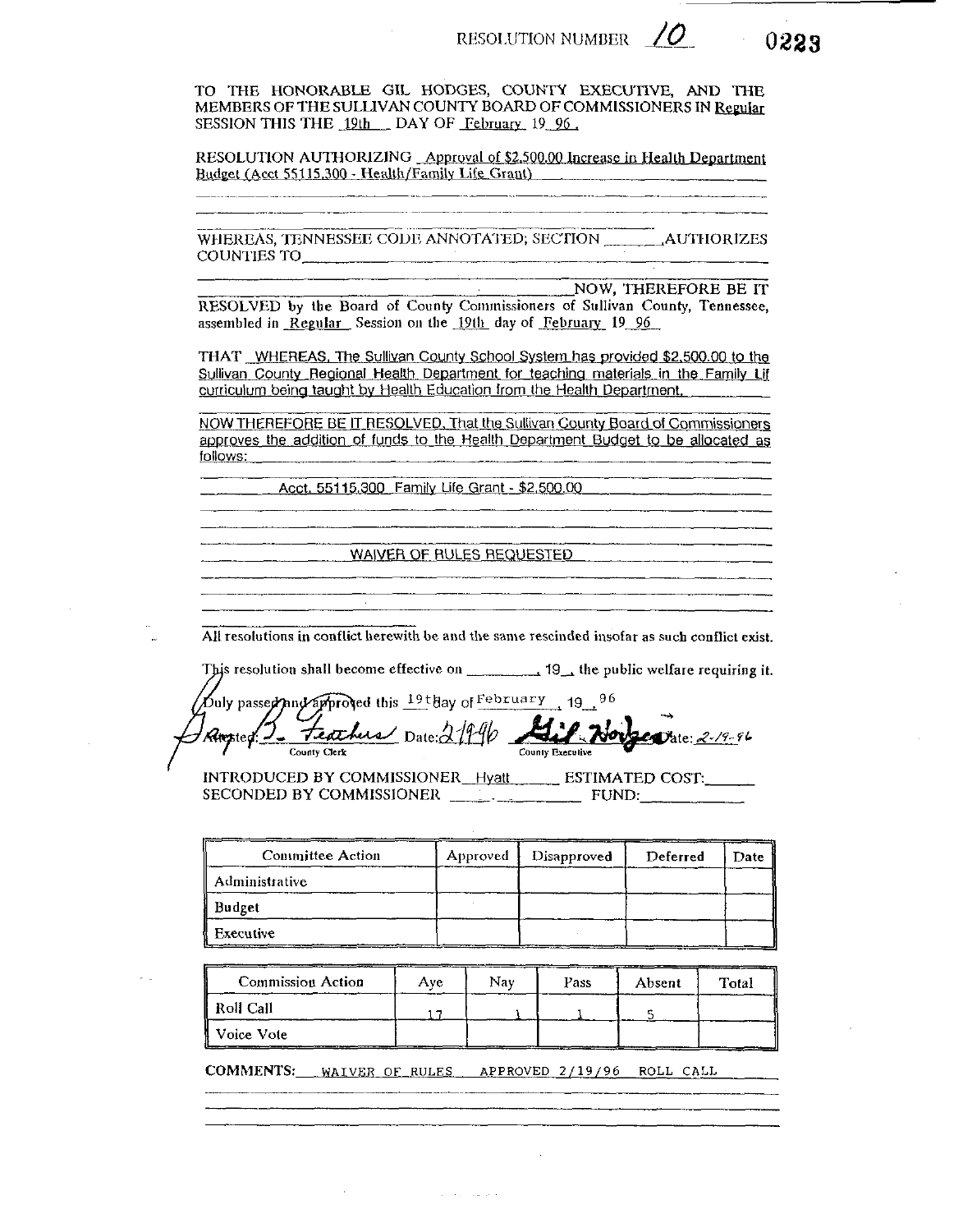TO THE HONORABLE GIL HODGES, COUNTY EXECUTIVE, AND THE MEMBERS OF THE SULLIVAN COUNTY BOARD OF COMMISSIONERS IN Regular SESSION THIS THE 19th DAY OF February 19 96.

╭

RESOLUTION AUTHORIZING Filling the Vacancy in the Office of Constable - 17th Civil District

WHEREAS, TENNESSEE CODE ANNOTATED; SECTION AUTHORIZES **COUNTIES TO** 

**NOW. THEREFORE BE IT** 

RESOLVED by the Board of County Commissioners of Sullivan County, Tennessee, assembled in Regular Session on the 19th day of February 19 96

THAT WHEREAS. There is a vacancy in the Office of Constable in the 17th Civil District due to the death of William (Bill) Wampler who was elected to that office in 1992.

NOW THEREFORE BE IT RESOLVED. That the vacancy in the Office of Constable, 17th Civil District, be filled and that the following nominee(s) be considered:

NOMINEE(s): William (Bill) Simpson 513 Cedar Valley Road Bristol, Tennessee ELECTED.

All resolutions in conflict herewith be and the same rescinded insofar as such conflict exist.

This resolution shall become effective on \_\_\_\_\_\_\_\_\_\_\_\_ 19\_, the public welfare requiring it.

Duly passed and approved this 9th day of February 1996 Kyesied! teachus Nur 200 Date: 2-19-96 DateD County Clerk

INTRODUCED BY COMMISSIONER Vance ESTIMATED COST. SECONDED BY COMMISSIONER Boyd/Daniel FUND:

| <b>Committee Action</b> | Approved | Disapproved | Deferred | Date |
|-------------------------|----------|-------------|----------|------|
| <b>Administrative</b>   |          |             |          |      |
| <b>Budget</b>           |          |             |          |      |
| Executive               |          |             |          |      |

**Commission Action** Pass Absent Total Nay Aye  $\overline{5}$ 19 Roll Call Voice Vote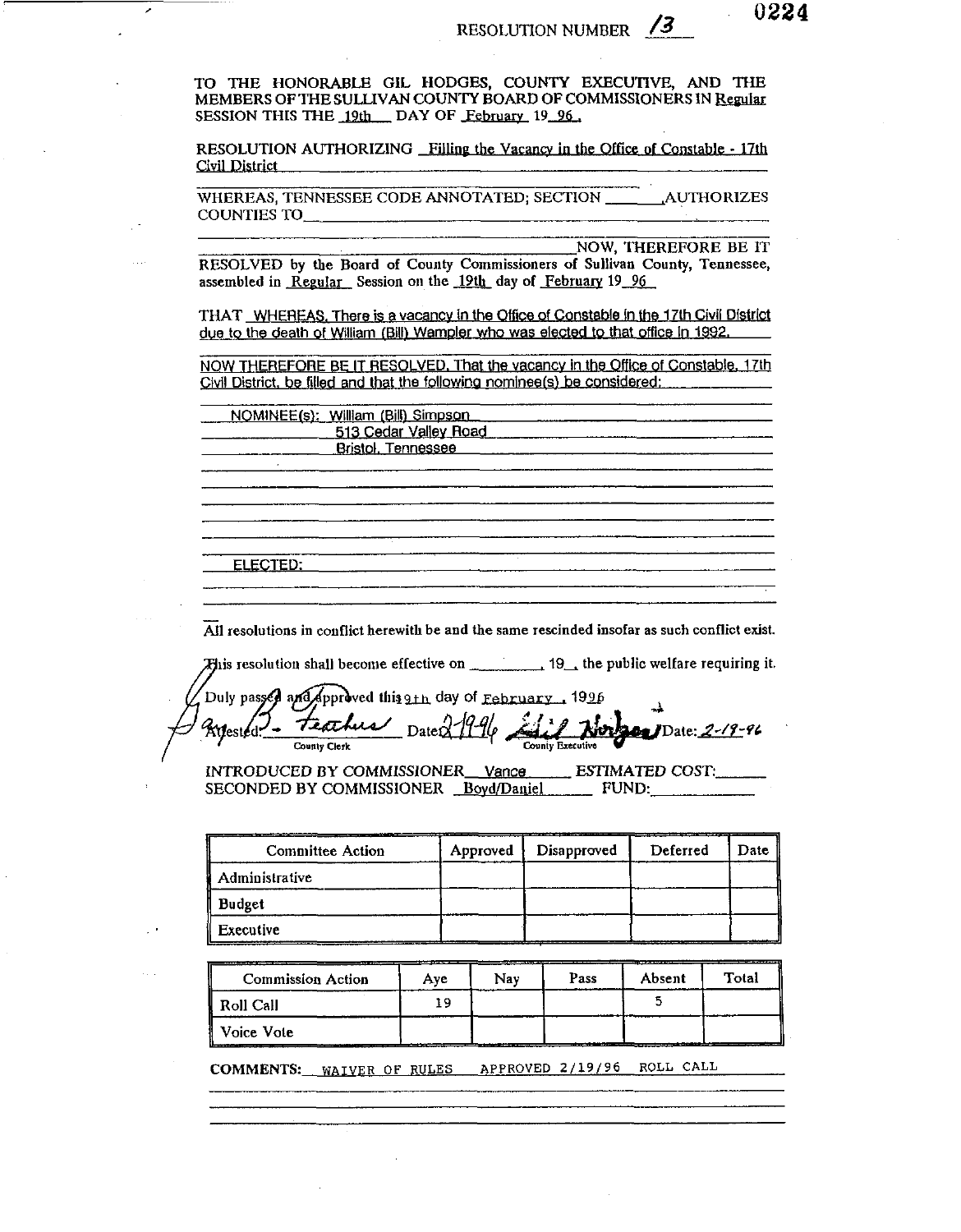0225

TO THE HONORABLE GIL HODGES, COUNTY EXECUTIVE, AND THE MEMBERS OF THE SULLIVAN COUNTY BOARD OF COMMISSIONERS IN Regular SESSION THIS THE 19th DAY OF February 19 96.

RESOLUTION AUTHORIZING STOP Sign on North Holston River Drive Extension -12th Civil District \_\_\_\_\_

NOW, THEREFORE BE IT RESOLVED by the Board of County Commissioners of Sullivan County, Tennessee, assembled in Regular Session on the 19th day of February 19 96

THAT BE IT RESOLVED. That a STOP sign be posted on North Holston River Drive Extension at North Holston River Drive as recommended in correspondence from the Sullivan County Highway Department.

All resolutions in conflict herewith be and the same rescinded insofar as such conflict exist.

This resolution shall become effective on \_\_\_\_\_\_\_\_\_\_\_ 19\_, the public welfare requiring it.

puly passed and approved this 19t day of February, 1996 Feathers Date 21 ...<br>attested: **auB**ate: 2-19-96 County Clerk County Executive

INTRODUCED BY COMMISSIONER\_McConnell \_\_\_\_\_ ESTIMATED COST: SECONDED BY COMMISSIONER Ferguson FUND:

| Committee Action | Approved | Disapproved | Deferred | Date |
|------------------|----------|-------------|----------|------|
| Administrative   |          |             |          |      |
| Budget           |          |             |          |      |
| I Executive      |          |             |          |      |

| <b>Commission Action</b> | Ave | Nav | Pass | Absent | Total |
|--------------------------|-----|-----|------|--------|-------|
| ll Roll Call             | n   |     |      |        |       |
| ∦ Voice Vote             |     |     |      |        |       |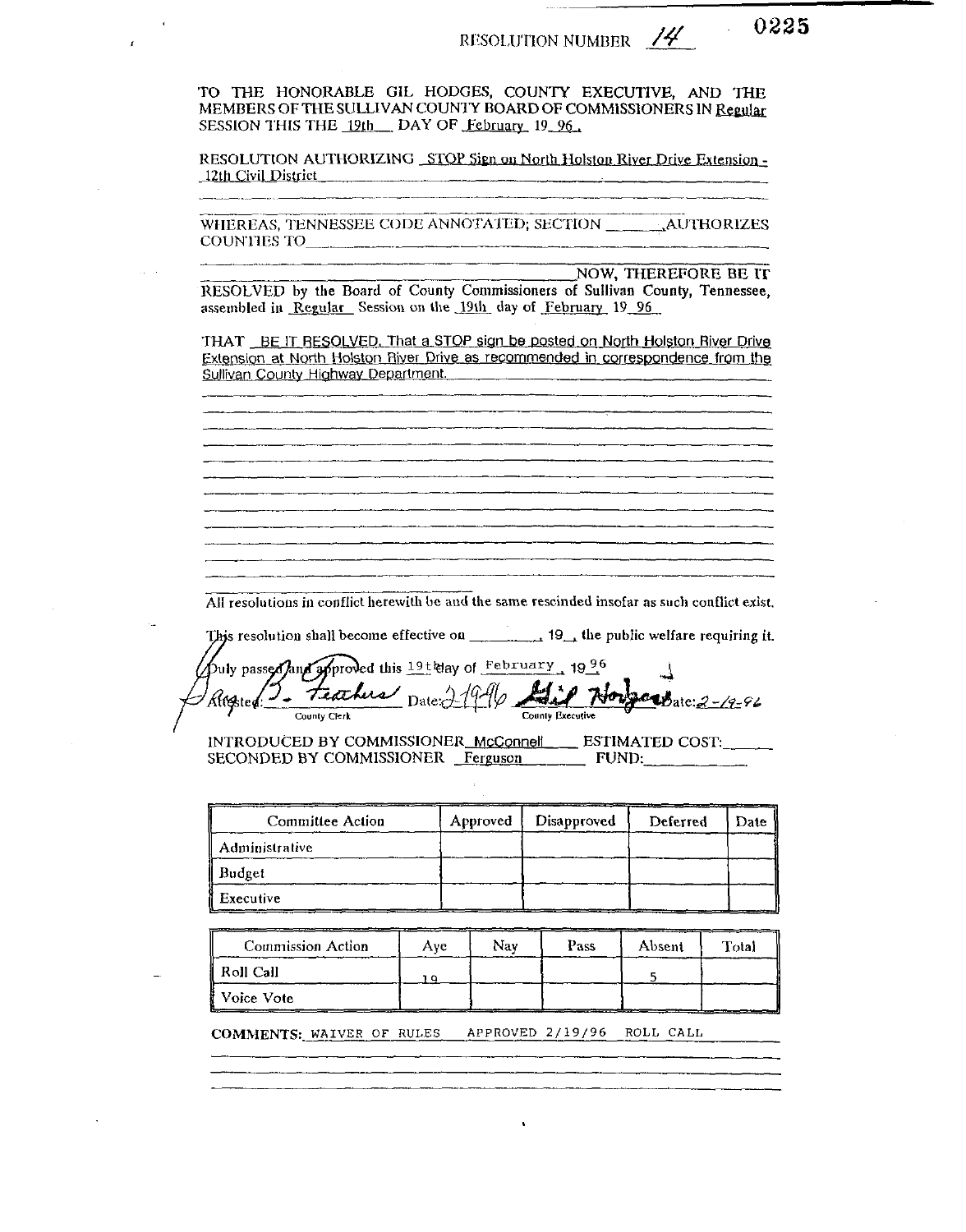RESOLUTION NUMBER  $\sqrt{5}$  0226

Ţ,

 $\mathcal{A}^{\mathcal{A}}$ 

| RESOLUTION AUTHORIZING WO PARKING" Signs on Parker Street - 7th C.D.                                                                                                                                                                      |     |          |             |              |                      |               |
|-------------------------------------------------------------------------------------------------------------------------------------------------------------------------------------------------------------------------------------------|-----|----------|-------------|--------------|----------------------|---------------|
|                                                                                                                                                                                                                                           |     |          |             |              |                      |               |
|                                                                                                                                                                                                                                           |     |          |             |              |                      |               |
|                                                                                                                                                                                                                                           |     |          |             |              |                      |               |
| RESOLVED by the Board of County Commissioners of Sullivan County, Tennessee,<br>assembled in Regular Session on the 19th day of February 19 96                                                                                            |     |          |             |              | NOW, THEREFORE BE IT |               |
| THAT BE IT RESOLVED. That "NO PARKING" signs be posted on each side of Parker<br>Street as requested in a petition signed by residents representing a majority of those who<br>live on that street. [A copy of the petition is attached]. |     |          |             |              |                      |               |
|                                                                                                                                                                                                                                           |     |          |             |              |                      |               |
|                                                                                                                                                                                                                                           |     |          |             |              |                      |               |
|                                                                                                                                                                                                                                           |     |          |             |              |                      |               |
|                                                                                                                                                                                                                                           |     |          |             |              |                      |               |
|                                                                                                                                                                                                                                           |     |          |             |              |                      |               |
|                                                                                                                                                                                                                                           |     |          |             |              |                      |               |
|                                                                                                                                                                                                                                           |     |          |             |              |                      |               |
|                                                                                                                                                                                                                                           |     |          |             |              |                      |               |
|                                                                                                                                                                                                                                           |     |          |             |              |                      |               |
|                                                                                                                                                                                                                                           |     |          |             |              |                      |               |
|                                                                                                                                                                                                                                           |     |          |             |              |                      |               |
| All resolutions in conflict herewith be and the same rescinded insofar as such conflict exist.                                                                                                                                            |     |          |             |              |                      |               |
| This resolution shall become effective on ____________ 19_, the public welfare requiring it.                                                                                                                                              |     |          |             |              |                      |               |
| Puly passed And approved thisl 9th day of February 1996                                                                                                                                                                                   |     |          |             |              |                      |               |
| Teachers Date 2-19<br>Zubsped:/                                                                                                                                                                                                           |     |          |             |              |                      | Date: 2-19-96 |
| County Clerk                                                                                                                                                                                                                              |     |          |             |              |                      |               |
| INTRODUCED BY COMMISSIONER Gonce ESTIMATED COST:<br>SECONDED BY COMMISSIONER Blalock/Jones                                                                                                                                                |     |          |             | <b>FUND:</b> |                      |               |
|                                                                                                                                                                                                                                           |     |          |             |              |                      |               |
| <b>Committee Action</b><br>Administrative                                                                                                                                                                                                 |     | Approved | Disapproved |              | Deferred             | Date          |
| Budget                                                                                                                                                                                                                                    |     |          |             |              |                      |               |
| Executive                                                                                                                                                                                                                                 |     |          |             |              |                      |               |
|                                                                                                                                                                                                                                           |     |          |             |              |                      |               |
| <b>Commission Action</b>                                                                                                                                                                                                                  | Aye | Nay      | Pass        |              | Absent<br>S.         | Total         |

COMMENTS: WAIVER OF RULES APPROVED 2/19/96 ROLL CALL

 $\frac{1}{2}$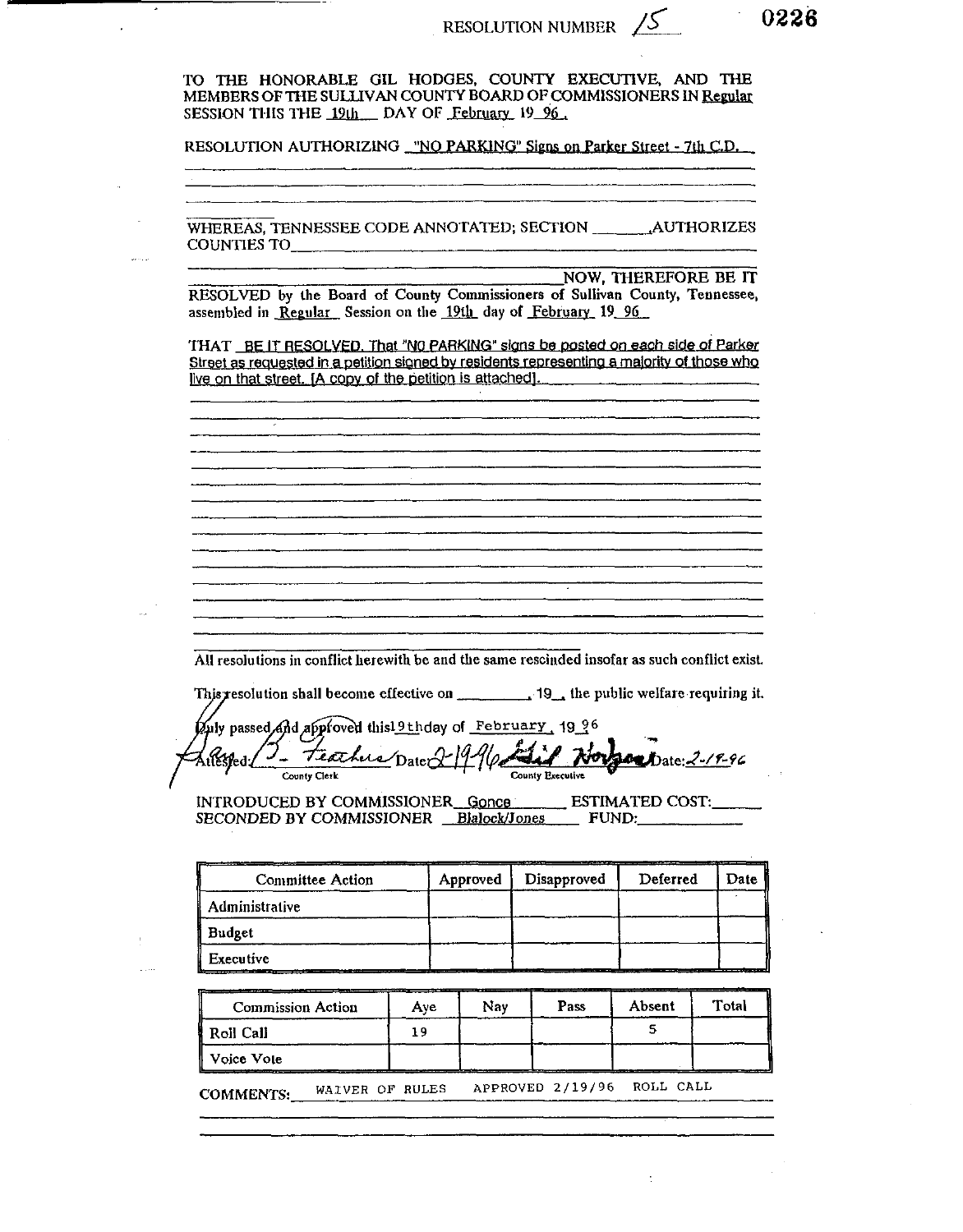$-1 - 4 - 50$ 0227

ater

### Commissioner\_\_Mike Gonce

Commissioner\_\_Mike Gonce<br>We the under\_signed, being property owners and, or, residents of Parker Street in Sullivan County **.Do** request that no parking signs be installed on this street,we feel the street is to narrow for parking and to dangerous for the children who play near the street. We the undersigned represelt over ninety

percent of the residents living on this street.<br>Thank you very much<br> $\begin{pmatrix} 1 & 0 & 0 \\ 0 & 0 & 0 \\ 0 & 0 & 0 \\ 0 & 0 & 0 \\ 0 & 0 & 0 \\ 0 & 0 & 0 \\ 0 & 0 & 0 \\ 0 & 0 & 0 \\ 0 & 0 & 0 \\ 0 & 0 & 0 \\ 0 & 0 & 0 \\ 0 & 0 & 0 \\ 0 & 0 & 0 \\ 0 & 0 & 0 \\ 0 & 0 & 0 \\ 0 & 0 & 0 \\ 0$ Ry much  $22 - 3214$ 'nek'ee dЧ  $24$ سيا  $\overline{V}$ *a*a9  $Z\cdot$ À. روزاريرا ۸A 76  $\mathbf{v}$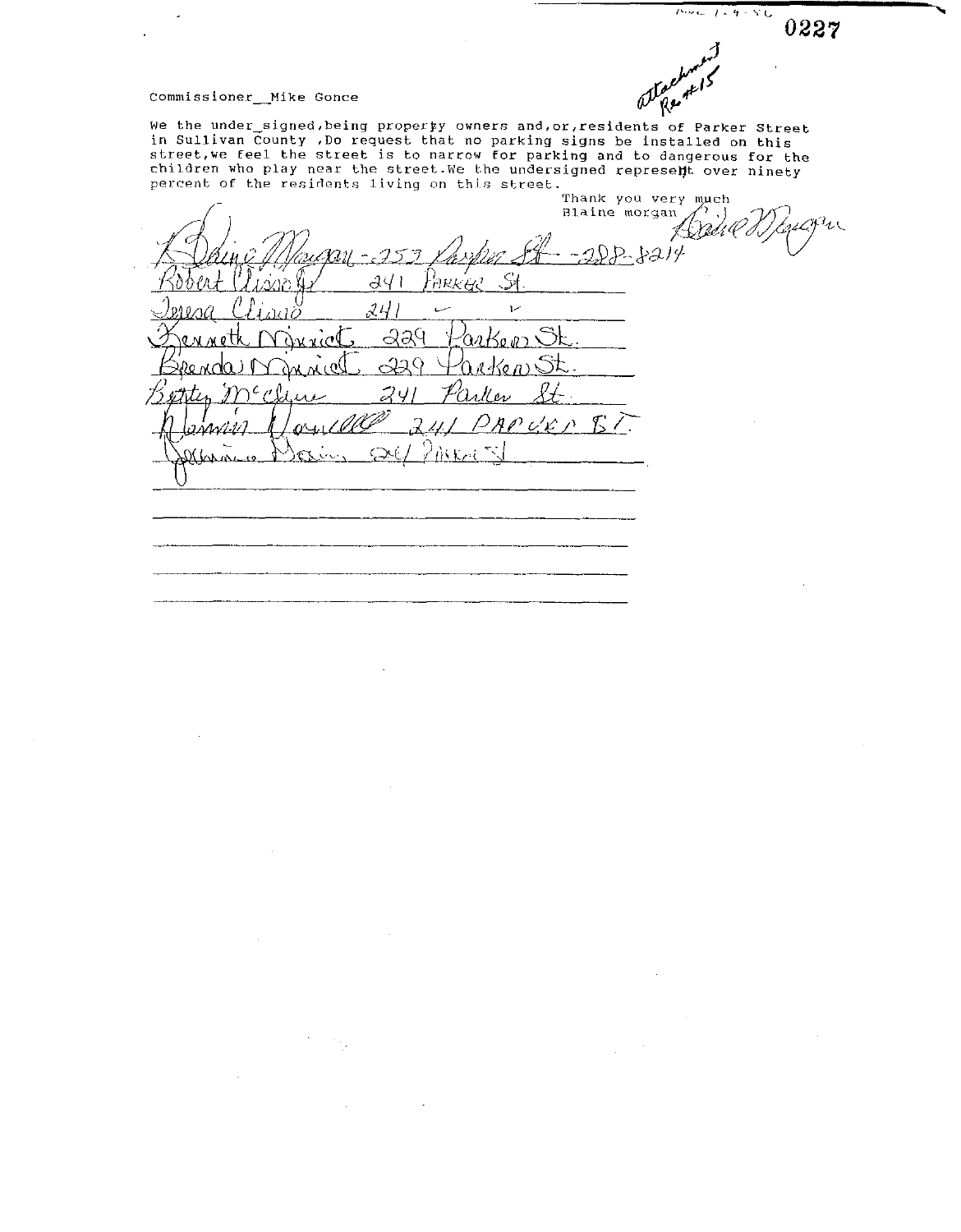TO THE HONORABLE GIL HODGES, COUNTY EXECUTIVE, AND THE MEMBERS OF THE SULLIVAN COUNTY BOARD OF COMMISSIONERS IN Regular SESSION THIS THE 19th DAY OF February 19 96,

RESOLUTION AUTHORIZING "NO THRU TRUCKS" Sign(s) Posted on Maplehurst Lane - 4th Civil District

WHEREAS, TENNESSEE CODE ANNOTATED; SECTION AUTHORIZES COUNTIES TO

**NOW, THEREFORE BE IT** 

0228

RESOLVED by the Board of County Commissioners of Sullivan County, Tennessee, assembled in Regular Session on the 19th day of February 19 96

THAT BE IT RESOLVED. That "NO THRU TRUCKS" sign(s) be posted on Maplehurst Lane as recommended in correspondence from the Sullivan County Highway Department.

All resolutions in conflict herewith be and the same rescinded insofar as such conflict exist.

This resolution shall become effective on 19, the public welfare requiring it.

 $\Delta$ uly passed and approved this 19 day of February, 1996 Mil Norge Date: 2-19-96 Feathers Date 21996. Attented / County Executive County Clork

INTRODUCED BY COMMISSIONER\_Belcher \_\_\_\_ ESTIMATED COST:\_\_\_\_\_ SECONDED BY COMMISSIONER Hicks/Milhorn FUND:

| <b>Committee Action</b> | Approved | Disapproved | Deferred | <b>Date</b> |
|-------------------------|----------|-------------|----------|-------------|
| Administrative          |          |             |          |             |
| <b>Budget</b>           |          |             |          |             |
| Executive               |          |             |          |             |

| <b>Commission Action</b> | Ave                 | __<br>Nav | Pass | Absent | Total |
|--------------------------|---------------------|-----------|------|--------|-------|
| Roll Call                | €                   |           |      |        |       |
| ll Voice Vote            | ___________________ |           |      |        |       |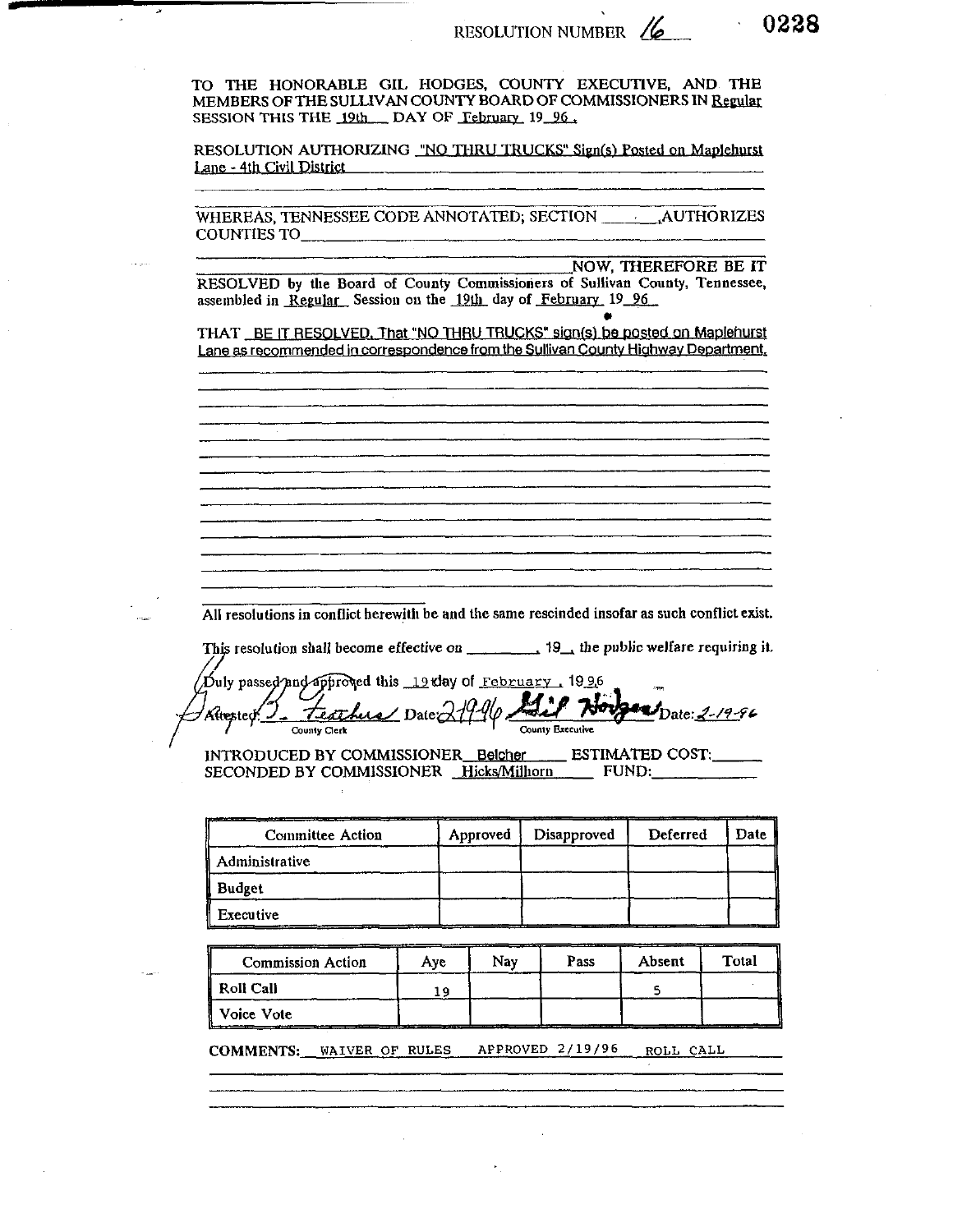TO THE HONORABLE GIL HODGES, COUNTY EXECUTIVE, AND THE MEMBERS OF THE SULLIVAN COUNTY BOARD OF COMMISSIONERS IN Regular SESSION THIS THE 19th DAY OF February 19 96.

RESOLUTION AUTHORIZING Sullivan County Commission not Support the Proposed E-911 Rate Increase

COUNTIES TO THE COUNTIES OF THE COUNTIES OF THE COUNTIES OF THE COUNTIES OF THE COUNTIES OF THE COUNTIES OF THE COUNTIES

NOW, THEREFORE BE IT RESOLVED by the Board of County Commissioners of Sullivan County, Tennessee, assembled in Regular Session on the 19th day of February  $19 - 96$ 

THAT WHEREAS, The Sullivan County E-911 Board has requested a vote be taken on March 12, 1996 to increase the individual charge from 65 cents to \$1.15 for 911 service, and

WHEREAS, 85% of the calls are law enforcement related, and

WHEREAS, A less costly plan of operation could be approved for the dispatch service in Sullivan County,

NOW, THEREFORE BE IT RESOLVED, That the Sullivan County Board of Commissioners go on record as not supporting the increase to the taxpayers of Sullivan County.

All resolutions in conflict herewith be and the same rescinded insofar as such conflict exist.

This resolution shall become effective on 19, 19, the public welfare requiring it.

Attested: County Clerk Date:  $\qquad \qquad$  Date:  $\qquad \qquad$  Date:

INTRODUCED BY COMMISSIONER Williams ESTIMATED COST:

SECONDED BY COMMISSIONER \_\_\_ Harr/Conkin \_\_\_\_\_\_ FUND:\_\_\_\_\_\_\_\_\_\_\_\_\_

| Committee Action | Approved | Disapproved | Deferred | Date I |
|------------------|----------|-------------|----------|--------|
| i Administrative |          |             |          |        |
| Budget           |          |             |          |        |
| Executive        |          |             |          |        |

| <b>Commission Action</b> | Ave | Nav | Pass | Absent | Total |
|--------------------------|-----|-----|------|--------|-------|
| Roll Call                |     |     |      |        |       |
| Voice Vote               |     |     |      |        |       |

COMMENTS: Motion by: Comm. Blalock, 2nd by: Comm. Hyatt TO TABLE - Motion FAILED Roll Call 3 Aye, 14 Nay, 2 Pass, 5 Absent RESOLUTION WITHDRAWN 2/19/96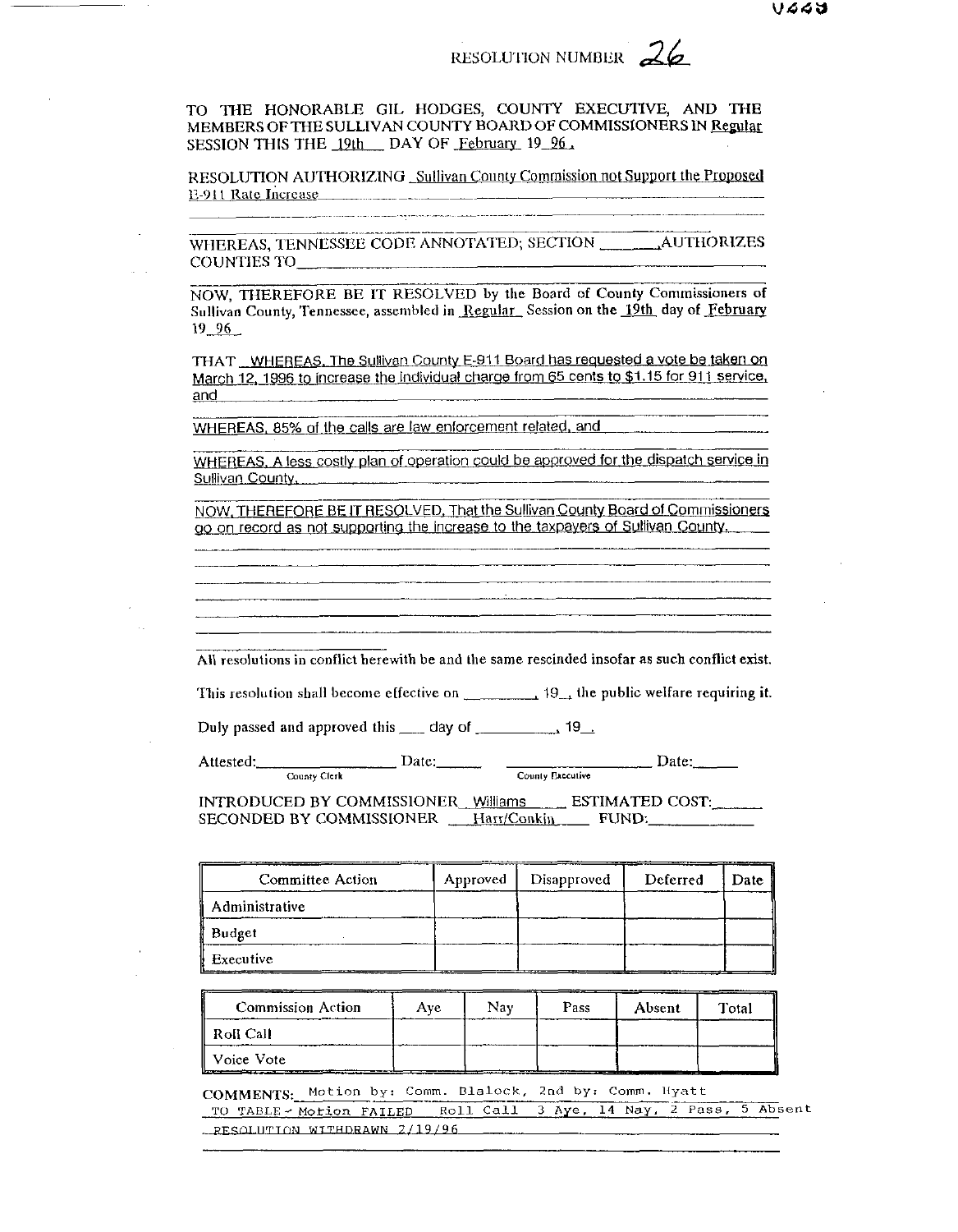## SUBSTITUTE RESOLUTION NUMBER 27

TO THE HONORABLE GIL HODGES, COUNTY EXECUTIVE, AND THE MEMBERS OF THE SULLIVAN COUNTY BOARD OF COMMISSIONERS IN Regular SESSION THIS THE 19th DAY OF February 19 96.

RESOLUTION AUTHORIZING Recruiting Air Service to Tri-Cities Airport

WHEREAS, TENNESSEE CODE ANNOTATED; SECTION AUTHORIZES **COUNTIES TO** 

NOW, THEREFORE BE IT RESOLVED by the Board of County Commissioners of Sullivan County, Tennessee, assembled in Regular Session on the 19th day of February  $19, 96$ 

THAT WHEREAS, A system of good air transportation is essential for our region of Northeast Tennessee, Southwest Virginia and Northwest North Carolina, and

WHEREAS. We are seeing a downsizing and withdrawing of service by certain airlines from the Tri-Cities Airport: and

WHEREAS, Having a good airline system is extremely important for recruitment of industry and even keeping existing industry; and

WHEREAS, sullivan County as one of the owners is standing behind a portion of a recent bond issue if sufficient revenue is not generated by the airport to pay off the bond; and

NOW, THEREFORE BE IT RESOLVED. That the Sullivan County Board of Commissioners go on record as requesting that:

1) A representative of the airport appear and make a monthly report to the Sullivan County Commission on (a) the status of recruitment of airlines for the Tri-Cities Airport; (b) progress on work being done at the airport with the bond funds,

2) The County Executive put in place a letter writing campaion to different airlines seeking their coming to the Tri-Cities.

3) The same request be made to the Sullivan County Industrial Commission to write letters.

4) Other governmental bodies in Northeast Tennessee, Southwest Virginia and Northwest North Carolina be requested to write letters,

5) All industries and businesses in these three (3) areas be requested to write letters, and

6) The County Executive appoint a special committee to look at ways and pursue ways to recruit airlines.

All resolutions in conflict herewith be and the same rescinded insofar as such conflict exist.

This resolution shall become effective on  $\ldots$ , 19, the public welfare requiring it.

Duly passed and approved this 19t day of February, 1996 Feather Date 219 . ھال  $2 - 9 - 96$ Aflented/ County Executive **County Clerk** 

INTRODUCED BY COMMISSIONER James L. King, Jr., ESTIMATED COST: SECONDED BY COMMISSIONER Mike Gonce, Jim Blalock FUND: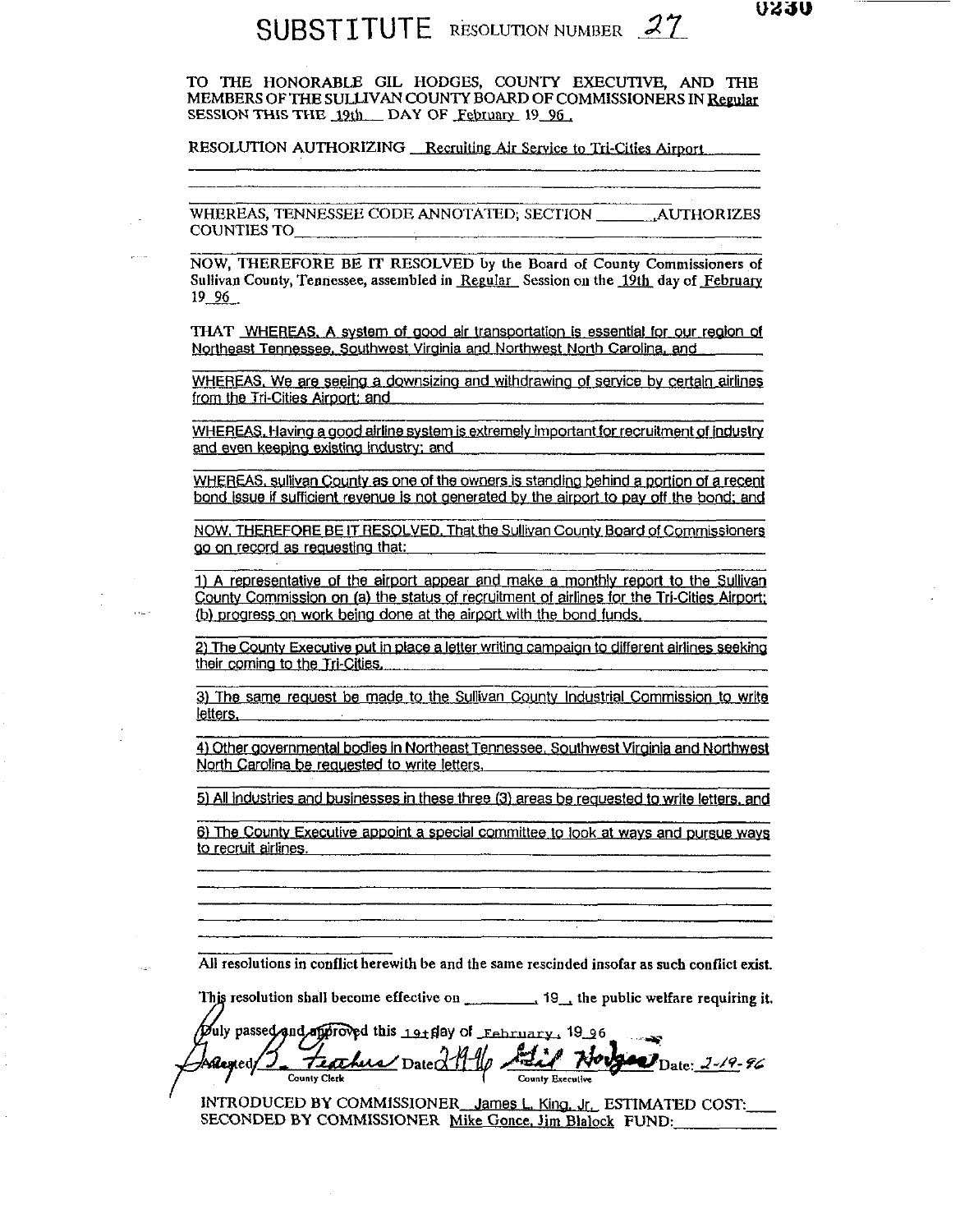$\bar{\mathbf{r}}$ 

# RESOLUTION NO. 27

| <b>Committee Action</b> | Approved | Disapproved | Deferred | Date |
|-------------------------|----------|-------------|----------|------|
| Administrative          |          |             |          |      |
| Budget                  |          |             |          |      |
| Executive               |          |             |          |      |

| Commission Action | Ave | Nav | Pass | Absent | Total   |
|-------------------|-----|-----|------|--------|---------|
| <b>Roll Call</b>  |     |     |      |        |         |
| Voice Vote        |     |     |      |        | ------- |

**COMMENTS:** WAIVER OF RULES APPROVED VOICE VOTE

 $\sim$ 

 $\sim$ 

 $\mathcal{L}$ 

 $\hat{\mathbf{r}}$ 

 $\mathbb{R}^2$ 

 $\hat{\mathcal{L}}$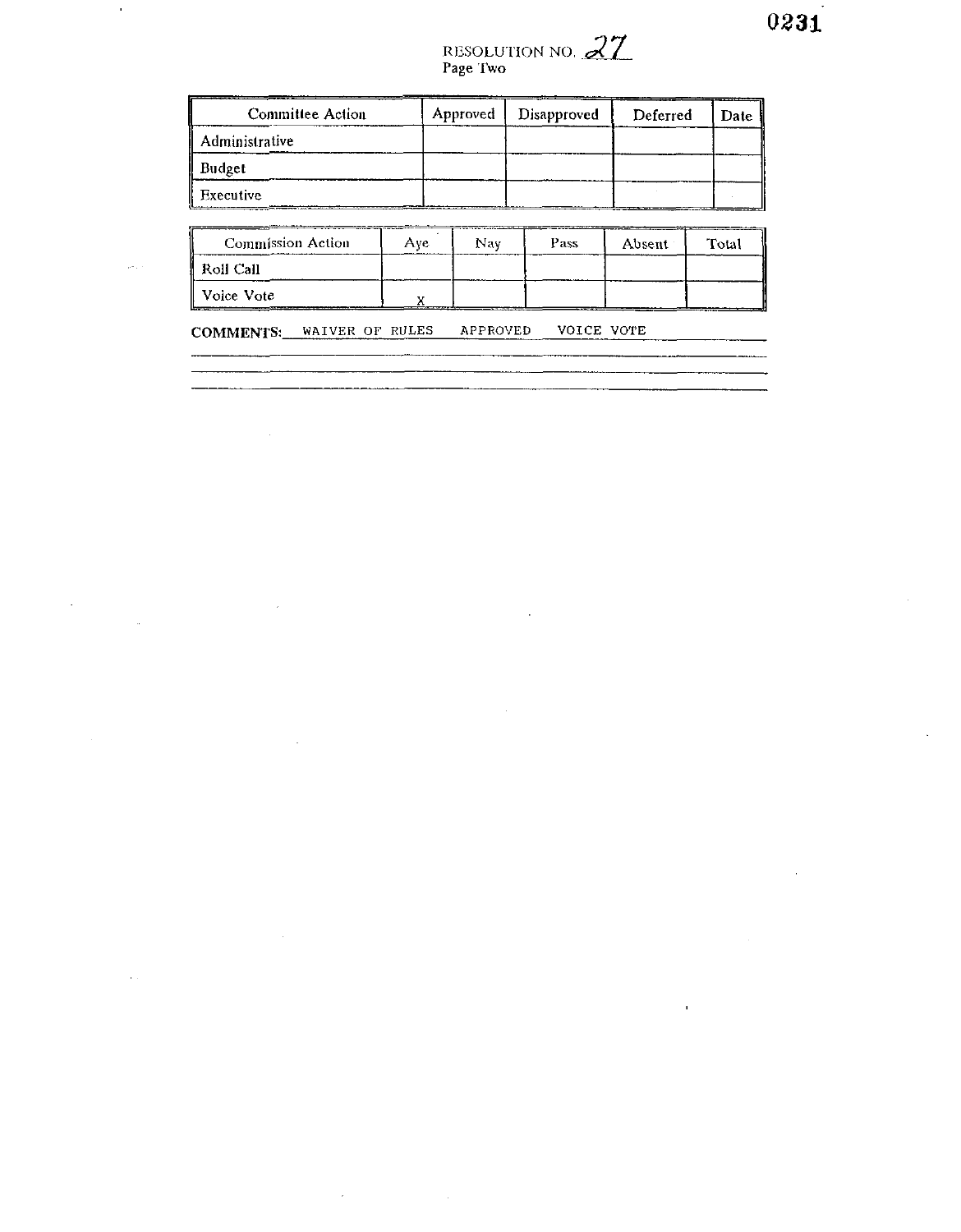TO THE HONORABLE GIL HODGES, COUNTY EXECUTIVE, AND THE MEMBERS OF **THE** SULLIVAN COUNTY BOARD OF COMMISSIONERS **lN**  SESSION THIS THE 19th DAY OF February 19 96.

RESOLUTION AUTHORIZING Commissioner Ron Reedy and Commissioner Jack Jones Return to their Respective Committees

WHEREAS, TENNESSEE CODE ANNOTATED; SECTION .AUTHORIZES COUNTIES TO

NOW, THEREFORE BE IT RESOLVED by the Board of County Commissioners of Sullivan County, Tennessee, assembled in Regular Session on the 19th day of February 19<sub>96</sub>

**THAT** BE IT RESOLVED. That Commissioner Ron Reedy return to the Executive Committee and Commissioner Jack Jones return to the Administrative Committee in accordance with their appointments authorized by Resolution No. 45, November 21, 1994.

All resolutions in conflict herewith be and the same rescinded insofar as such conflict exist.

This resolution shall become effective on  $\frac{1}{2}$ , 19, the public welfare requiring it.

Duly passed and approved this 19tday of **February**, 19<sub>02, 96</sub>

Attested: Date: Date: Date: 2-19-9

INTRODUCED BY COMMISSIONER Ferguson ESTIMATED COST: SECONDED BY COMMISSIONER Hyatt, McConnell, Williams FUND:

| <b>Committee Action</b> | Approved | Disapproved | Deferred | <b>Date</b> |
|-------------------------|----------|-------------|----------|-------------|
| Administrative          |          |             |          |             |
| Budget                  |          |             |          |             |
| Executive               |          |             |          |             |

| <b>Commission Action</b> | Ave | Nav | Pass | ---<br>Absent | Total |
|--------------------------|-----|-----|------|---------------|-------|
| Roll Call                |     |     |      |               |       |
| ll Voice Vote            |     |     |      |               |       |

**COMMENTS: WAIVER OF RULES APPROVED 2/19/96 VOICE VOTE**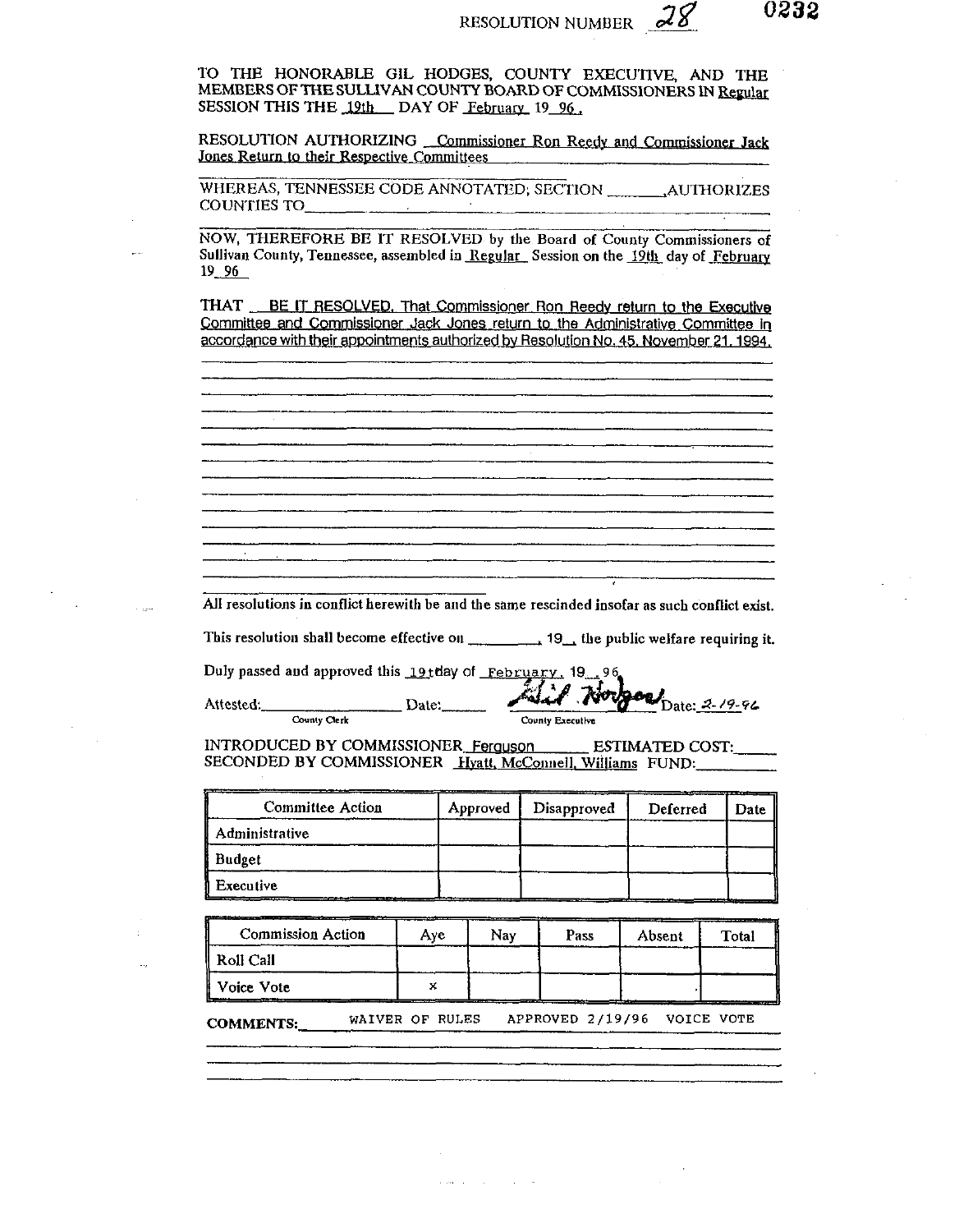0233

AND THEREUPON COUNTY COMMISSION ADJOURNED TO MEET AGAIN IN REGULAR SESSION MARCH 18, 1996.

 $\mathcal{L}^{\text{max}}_{\text{max}}$  and  $\mathcal{L}^{\text{max}}_{\text{max}}$ 

 $\mathcal{F}(\mathbf{r})$  ,  $\mathcal{F}(\mathbf{r})$ 

 $\sim 20\,$  km  $^{-1}$ 

 $\sim 10^{-10}$ 

 $\bar{u}$ 

 $\langle \omega_{\rm{max}} \rangle$ 

GIL HODGES, COUNTY EXECUTIVE

 $\Delta \sim 10^{11}$  km s  $^{-1}$ 

 $\mathcal{L}^{\text{max}}_{\text{max}}$ 

 $\sim$   $\sim$ 

 $\sim 10^{11}$  km s  $^{-1}$ 

 $\mathcal{L}^{\mathcal{L}}$  and  $\mathcal{L}^{\mathcal{L}}$  are the set of the set of the set of the  $\mathcal{L}^{\mathcal{L}}$